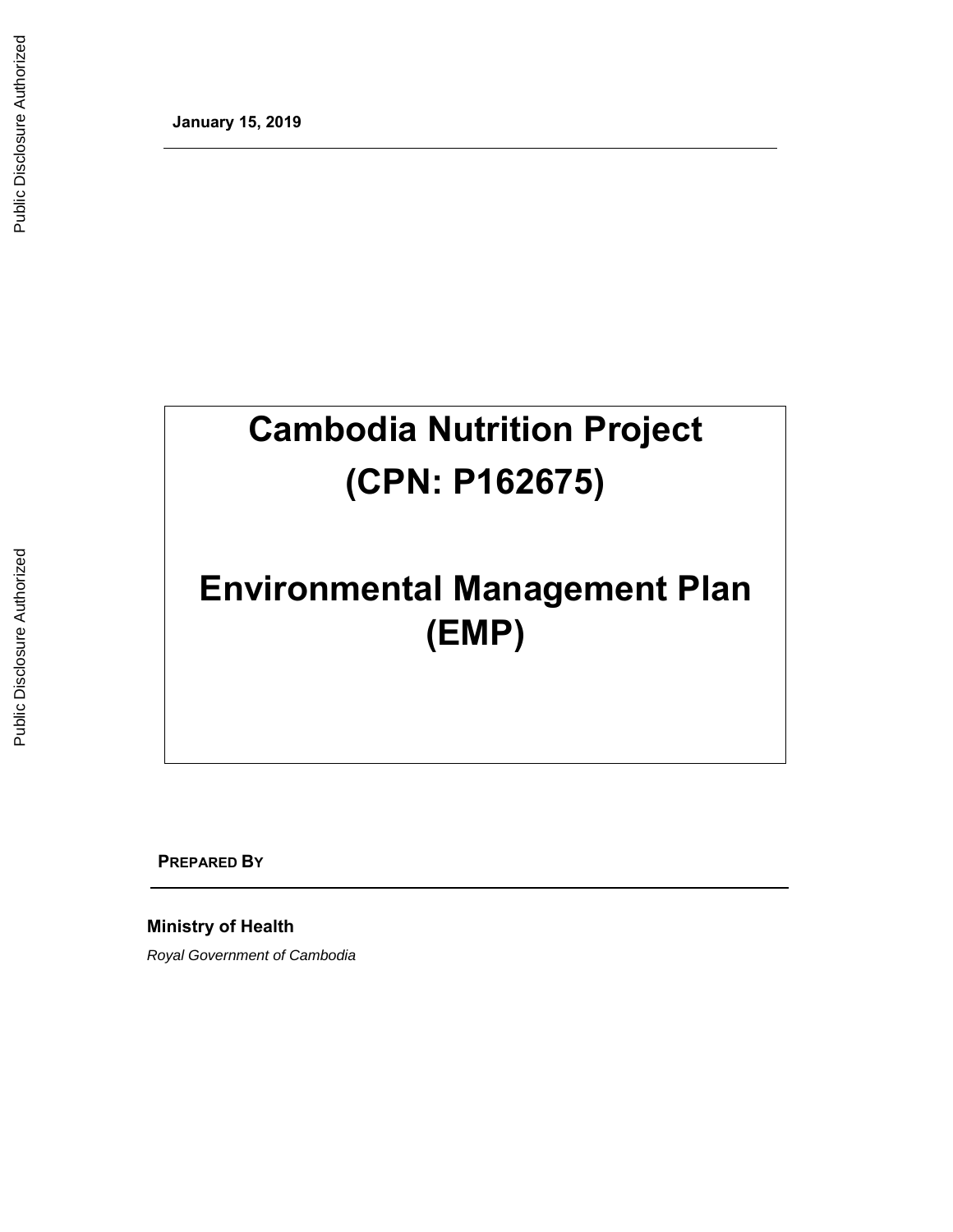# **Table of Contents**

| 1. |                                                                                       |
|----|---------------------------------------------------------------------------------------|
|    |                                                                                       |
|    |                                                                                       |
|    | 1.3 Objectives And Scope Of Environmental Management Plan (EMP) 5                     |
|    | 2. ENVIRONMENTAL POLICIES AND LEGISLATIVE FRAMEWORK APPLICABLE TO THE                 |
|    |                                                                                       |
|    |                                                                                       |
|    |                                                                                       |
|    |                                                                                       |
|    |                                                                                       |
|    |                                                                                       |
|    | 4.1 Mitigation Measures for Health Facilities Renovation activities  11               |
|    |                                                                                       |
|    |                                                                                       |
|    |                                                                                       |
|    |                                                                                       |
|    |                                                                                       |
|    | ANNEX 1 - ENVIRONMENTAL CODES OF PRACTICES (ECOP)--------------------------------- 19 |
|    | ANNEX 2 - MINUTS OF MEETING: STAKEHOLDERS CONSULTATION MEETING------------22          |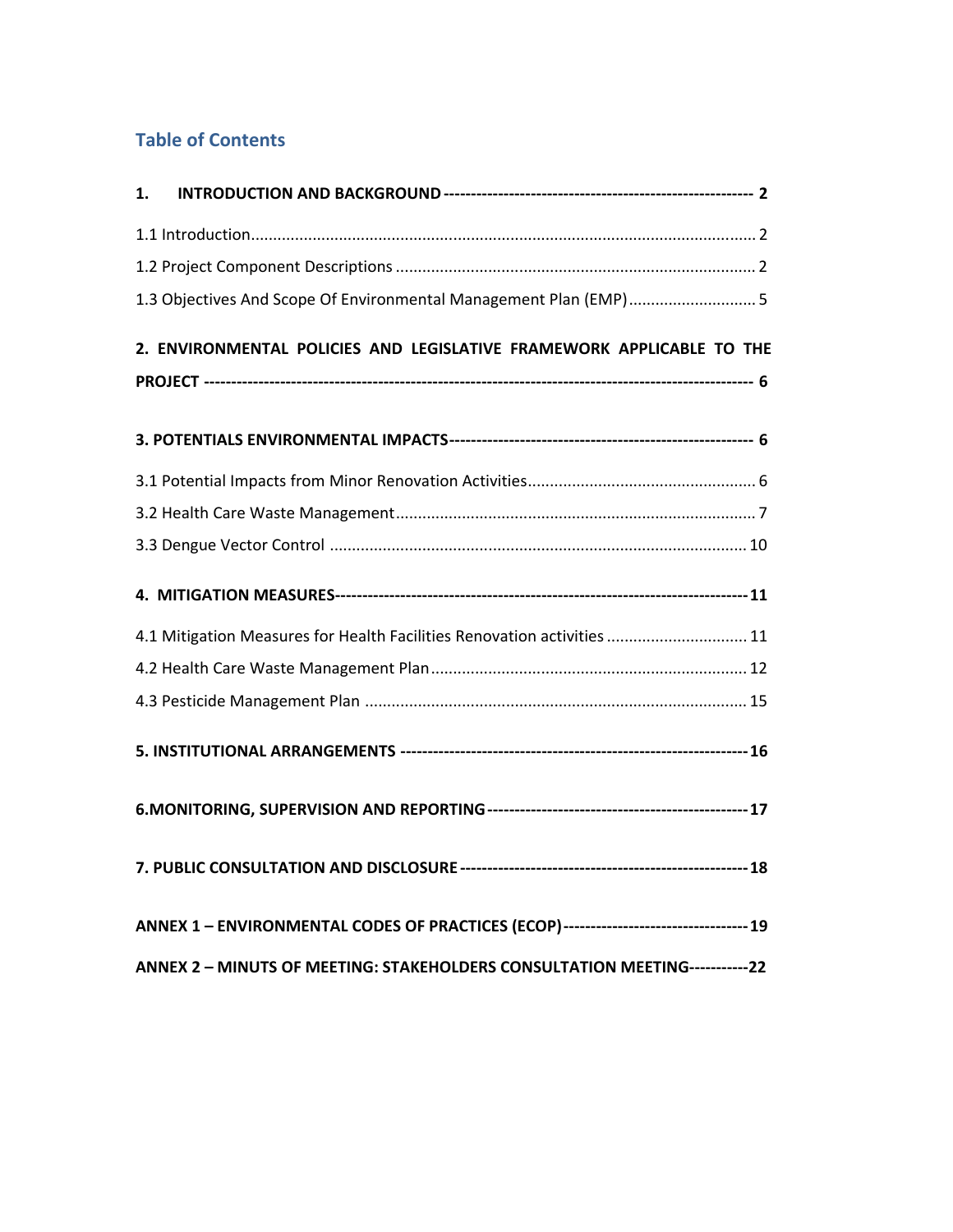#### **1. INTRODUCTION AND BACKGROUND**

#### **1.1 INTRODUCTION**

Emerging from widespread poverty in the 1990s, Cambodia health outcomes have improved rapidly and surpassed several countries which were much better off at this time. Despite progress on many fronts, maternal and child undernutrition remain a significant public health challenge, constraining the foundations of Cambodia's human capital formation. Although child stunting (low height‐for‐age) declined from 59% in 1996 to 32% in 2014, prevalence remains 'high' according to WHO public health thresholds. Child wasting (9.6 percent) is also considered 'high', particularly given low levels of absolute poverty and food insecurity. Maternal undernutrition contributes to poor pregnancy outcomes for women and their children: fourteen percent of women age 15‐49 are underweight. Among women of reproductive age, nearly half (44 percent) suffer from anemia. Poor maternal health and nutrition during pregnancy (including maternal anemia and underweight) contribute to the high burden of children born with low birth weight (11 percent) as well as the *in utero* origins of stunting (UNICEF 2016).

Inequities in reproductive, maternal, newborn, child, and adolescent health and nutrition (RMNCAH‐N) outcomes persist and need priority attention. National averages mask distinct disparities in RMNCAH-N outcomes for Cambodia's rural, remote, indigenous, and socioeconomically challenged families. The wealth gap in child mortality has remained unchanged since 2005 at roughly three times higher for poor and rural children compared to wealthy and urban. Between 2000 and 2014, both absolute and relative inequality gaps in NMR by household wealth and place of residence increased. Stunting prevalence in the poorest wealth quintile (42 percent) is more than double that of the richest (18 percent) with the wealthiest experiencing the most rapid improvements. DPT3 coverage is 91 percent among the wealthiest children but only 61 percent in the poorest. Simultaneously, new challenges are emerging to address the RMNCAH‐N needs of vulnerable urban and migrant populations.

The determinants and drivers of malnutrition are multiple, interacting, and multisectoral. Therefore, reducing the burden of child stunting and wasting in Cambodia will require interventions to: i) prevent the *in utero* origins of growth faltering (through improvements in maternal health and nutritional status); ii) improve the immediate drivers of malnutrition (nutrient intake and disease); and iii) simultaneously address underlying drivers (food insecurity, poor care for women and children, low access to health services, and poor access to water, sanitation, and hygiene).

#### **.2 PROJECT COMPONENT DESCRIPTIONS**

The project aims to serve as an anchor for an enhanced and coordinated response to accelerate the country's human capital formation, focusing on facility‐ and community‐based approaches to maternal and child health and nutrition in the early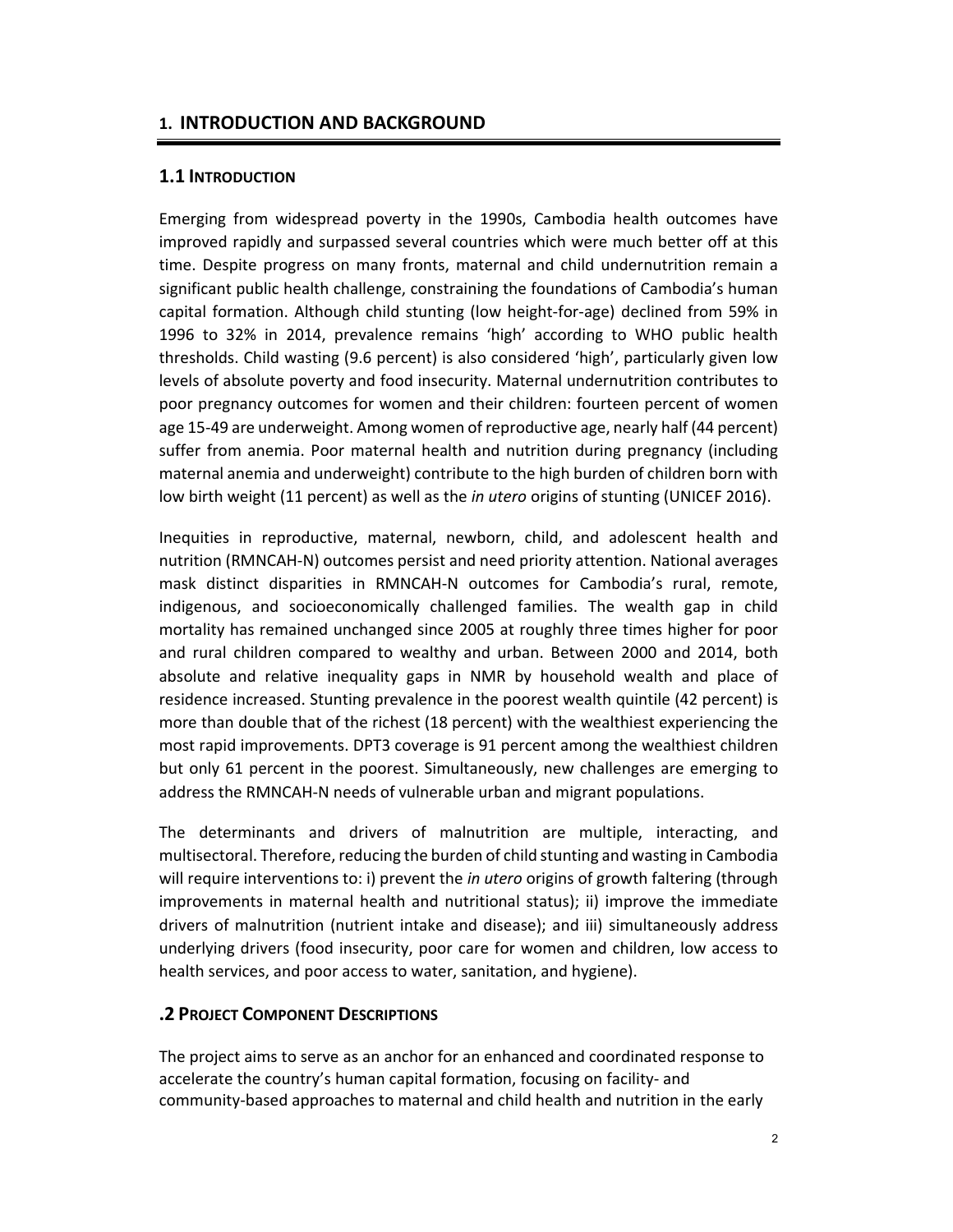years.

# **Component 1: Strengthening the Delivery of Identified Priority Health Services**

Component 1 leverages the HEF and SDG systems—existing results‐based health sector platforms—to improve the supply‐side delivery of identified priority interventions. The component will support a shift from plans to implementation and aim to improve the accessibility, affordability, and quality of these identified priority services. The component has two sub-components, one aimed at increasing the availability and quality of services, and the second aimed at stimulating service utilization, primarily for the poor.

*Component 1.1 Performance‐based Service Delivery Grants (SDGs) to Improve Availability and Quality of Identified Priority Services.* Sub‐component 1.1 will build on Cambodia's National Quality Enhancement Monitoring (NQEM) processes to accelerate improvements in health service quality across the continuum of care for women and children. A performance‐based SDG top‐up payment will be provided to health facilities based upon the score from a Maternal and Child Health and Nutrition (MCHN) Scorecard. The MCHN Scorecard will focus on the eleven identified priority services, including reduction of gaps in routine immunization and improvements in integrated outreach.

*Component 1.2: Expanding Health Equity Funds (HEFs).* This sub‐component aims to enhance the equity of priority RMNCAH‐N outcomes through an expansion of the scope of coverage for the current HEF system. These expansions of service and population coverage will increase utilization of identified priority RMNCAH‐N services among targeted vulnerable populations.

#### **Component 2: Stimulating demand and accountability at the community level**

Component 2 will finance community‐based interventions in seven priority provinces to stimulate demand, increase utilization of facility‐based priority services, and encourage the adoption of improved RMNCAH‐N behaviors.

*Sub‐component 2.1: Commune/Sangkat (C/S) Service Delivery Grants (C/S‐SDGs) for Women and Children***.**  Sub‐component 2.1 will provide financing for communes to deliver CPWC activities via the performance‐based C/S‐SDG grant. The grant adapts the successful MOH SDG system and applies the principle to sub-national authorities. The C/S‐SDG will provide discretionary support to communes over and above the C/S fund to ensure the delivery of activities in according to the Commune Program for Woman and Child (CPWC) guideline.

*Sub‐component 2.2: Building Capacities, Monitoring, and Verifying C/S‐SDG.* This sub‐ component will support a program of activities necessary to activate and operationalize the C/S‐SDG system, including: i) development and roll‐out of the C/S‐SDG operations manual and implementation guidelines; ii) conduct of six‐monthly commune *ex‐ante*  scoring by district; and iii) capacity building and coaching for sub-national authorities to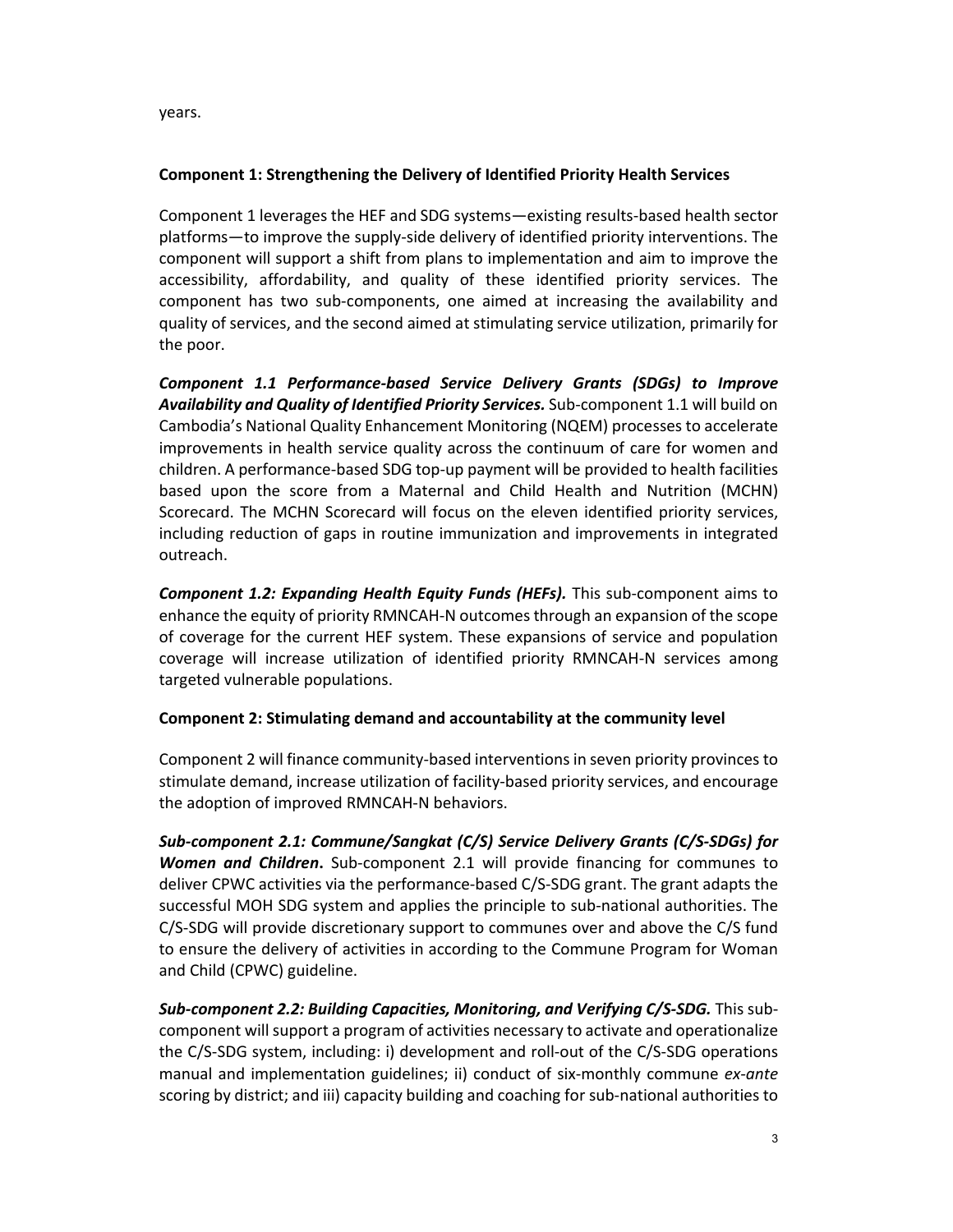implement the C/S‐SDG program. The C/S‐SDG scoring, and verification processes will leverage the CPWC actors and mechanisms to integrate the transparency, community monitoring, and joint annual planning (between the community, commune, and health sector) as outlined in the ISAF.

*Sub‐component 2.3 Project Management, Monitoring, and Evaluation for NCDD.* This sub‐component will support provision of technical and operational assistance for the routine administration, procurement, financial management (FM), environmental and social safeguards management, and M&E of Component 2 activities (including financial audits of the project). The sub‐component will also support the procurement of a third party entity to conduct *ex‐post* independent verification of C/S‐SDG scores.

#### **Component 3: Ensuring an Effective, Sustainable Response**

This component will finance: i) central level actions needed to enhance the effectiveness and sustainability of project investments; ii) development and delivery of modernized social and behavior change communication (SBCC) campaigns; iii) comprehensive monitoring, evaluation and adaptive learning; and iv) project management.

*Sub‐component 3.1 Strengthening the functional and technical capacities at national and sub‐national levels.* This sub‐component will support MOH national centers and departments to: (i) create an enabling environment and (ii) improve supply‐side readiness, responsiveness, effectiveness, and delivery of identified priority interventions financed in Components 1 and 2. In addition, a DLI has been added for CARD in order to strengthen the leadership and ownership of the multi‐sectoral nutrition agenda at the national and provincial levels, in alignment with the forthcoming revised National Strategy for Food Security and Nutrition.

*Sub‐component 3.2: Development of a Comprehensive SBCC Campaign.*  The sub‐ component will support the National Maternal and Child Health Center to design and roll out modern, effective SBCC campaigns and associated content. Sub‐component 3.2 will be financed on an input basis and will support additional technical assistance and formative research required to prepare content, the development of materials (mass/social media, print, radio, etc.) and support for delivery (the development and roll‐out of operational guidelines via training and/or coaching modalities). The priority will be to support relevant programs in the NMCHC to develop a campaign focused on Maternal, Infant, and Young Child Nutrition, for which there has been ongoing strategic and technical support.<sup>1</sup> The component can further support the creation of SBCC

 $\overline{a}$ 

 $1$  With technical support from UNICEF, Helen Keller International, Alive & Thrive, and the World Bank, the NNP has conducted robust formative research into maternal, infant and young child nutrition behaviors; developed a comprehensive national strategy; and initiated the development of a multi-channel and contextually relevant SBCC campaign. The World Bank WASH and HNP teams have collaborated with MRD and NNP to conduct an implementer assessment to support operationalization of the campaign.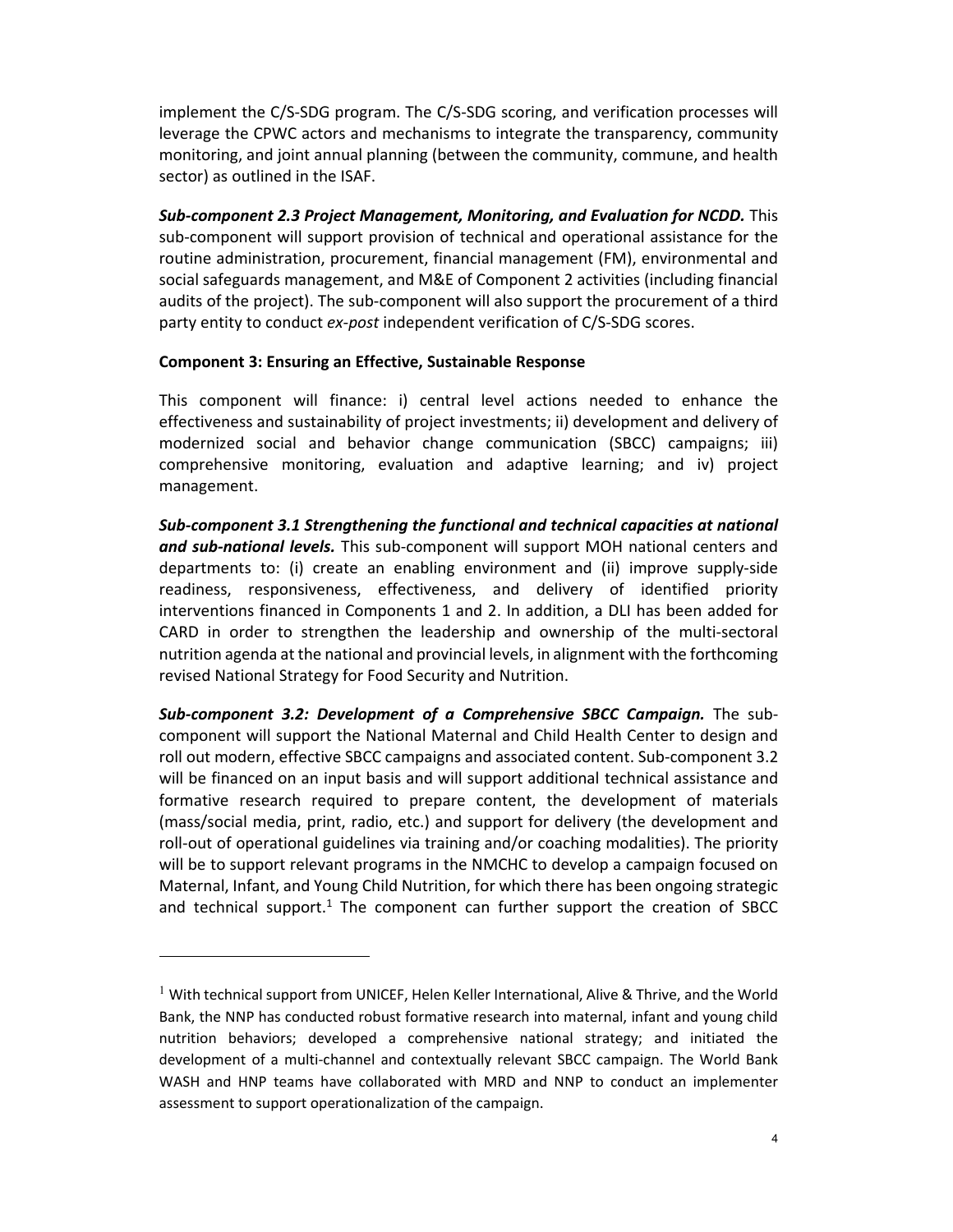materials for HEF promotion and other health promotion activities in collaboration with relevant departments. This component will also be able to finance the procurement and use of technology to improve the quality and reach of SBCC. Mass/social media activities can be implemented with national coverage, while the interpersonal activities will have a phased roll out beginning with the seven priority provinces.

*Sub‐component 3.3: Monitoring, Evaluation, and Adaptive Learning.*  The sub‐ component will support the strengthening of monitoring and evaluation (M&E) systems for RMNCAH‐N in Cambodia, including data collection, reporting, and analysis at sub‐ national and national levels.

*Sub‐component 3.4: Project Management (MOH).* This sub‐component will support the provision of technical and operational assistance for the day‐to‐day coordination, administration, procurement, financial management (FM), environmental and social safeguards management, and M&E and reporting of the project, including the carrying out of financial audits of the whole project. The sub‐component will also support capacity strengthening of responsible departments with the MOH to ensure continued ability of relevant departments to support project management and implementation needs and support operational costs of the Project Coordination Unit (PCU) to deliver on the project's cross‐sectoral coordination requirements.

# **1.3 OBJECTIVES AND SCOPE OF ENVIRONMENTAL MANAGEMENT PLAN (EMP)**

Project activities will be financed throughout the Kingdom of Cambodia. It is anticipated that most of the project support activities will be delivered at the community and health facility levels to improve nutritional status of women and children under the age of two years. Community‐level activities under Component 2 will be financed in the 7 provinces of Mondulkiri, Ratanakiri, Steung Treng, Kratie, Preah Vihear, Kampong Chhnang, and Koh Kong.

The Project will align to existing Performance‐based Service Delivery Grant (SDG) system to finance activities in component 1, whereby eligible expenditures of the SDG allow for (i) purchasing drugs; (ii) financing activities related to pesticides for vectorborne disease control such as dengue; and (iii) minor works such as construction of toilets, installing hand washing facilities or repair of health center buildings in existing health facilities. The project will neither finance new construction nor expansion of existing health facilities. The project support under component 1 and component 2 is also expected to increase utilization of immunization services and would generate small quantity of health care wastes such as spent vaccines and syringes, which needs to be handled and disposed properly.

In line with the World Bank operational policy on environmental assessment, the project has been proposed as Category B since impacts to the environment from these activities are expected to be minor, site‐specific and can be readily managed by applying good environmental management practices. These impacts include minor impacts from

 $\overline{a}$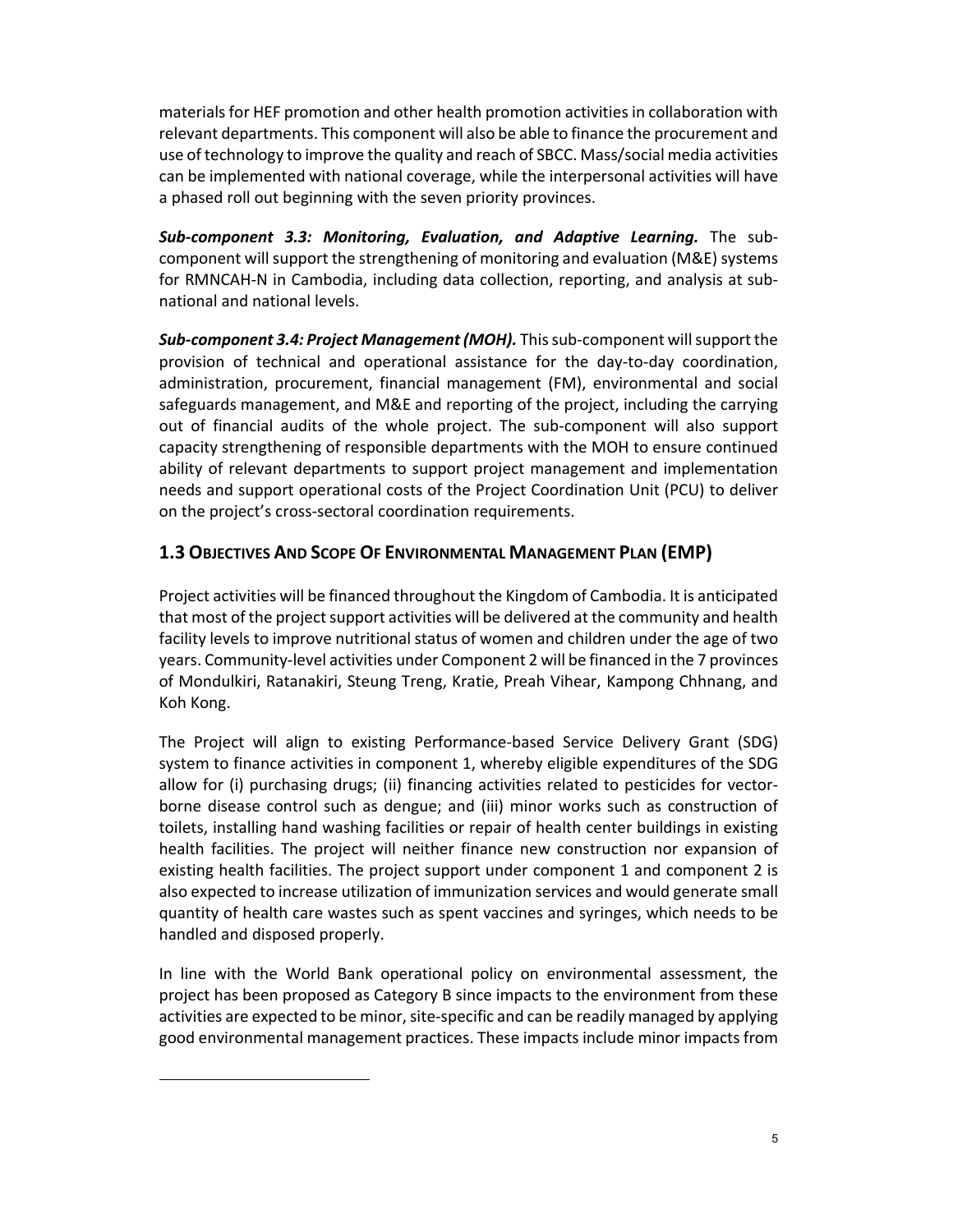small works or repair of health facilities (dust, noise, construction safety, waste disposal, etc.), impacts from generation of small quantity of health‐care wastes and impacts from potential use of grant for activities related to pesticide for vector‐born disease control such as dengue. This EMP is developed by the MOH to assess potential environmental impacts from the project activities and recommend mitigation measures and monitoring plan to mitigate such impacts during the project design and implementation in line with the relevant World Bank Safeguard Policies and Cambodia applicable environmental and health regulations. The EMP also outlines training, and capacity‐ building arrangements needed to implement the EMP provisions.

# **2. ENVIRONMENTAL POLICIES AND LEGISLATIVE FRAMEWORK APPLICABLE TO THE PROJECT**

#### **RELEVANT LEGISLATION ADDRESSING ENVIRONMENTAL HEALTH ISSUES**

- Sub-decree on solid waste management, 1999;
- Declaration (Prakas) on Health‐Care Waste Management, 2009;
- National Infection Control Policy, 2009;
- National Strategic Plan for Infection Control in Health Facilities, 2011-2015;
- National Guideline on Health Care Waste Management, 2012;
- Infection Prevention and Control Guidelines for Health Care Facilities, 2010;
- Law on Environmental protection and natural resources management, 1996

# **WORLD BANK GROUP SAFEGUARD POLICIES AND REGULATIONS APPLICABLE TO THE**

#### **PROJECT**

- Environmental Assessment (EA) (Operational Policy (OP)/Bank Procedure (BP)4.01);
- Pest Management (OP 4.09);
- Indigenous Peoples (OP/BP 4.10); and
- Public Consultations and Information Disclosure.

# **3. POTENTIALS ENVIRONMENTAL IMPACTS**

The following sections describe assessment of impacts anticipated from CNP project.

# **3.1 POTENTIAL IMPACTS FROM MINOR RENOVATION ACTIVITIES**

Under component 1, CPN fund could be indirectly used for minor renovation activities such as installation of hand washing facilities, construction of toilets or repairs of health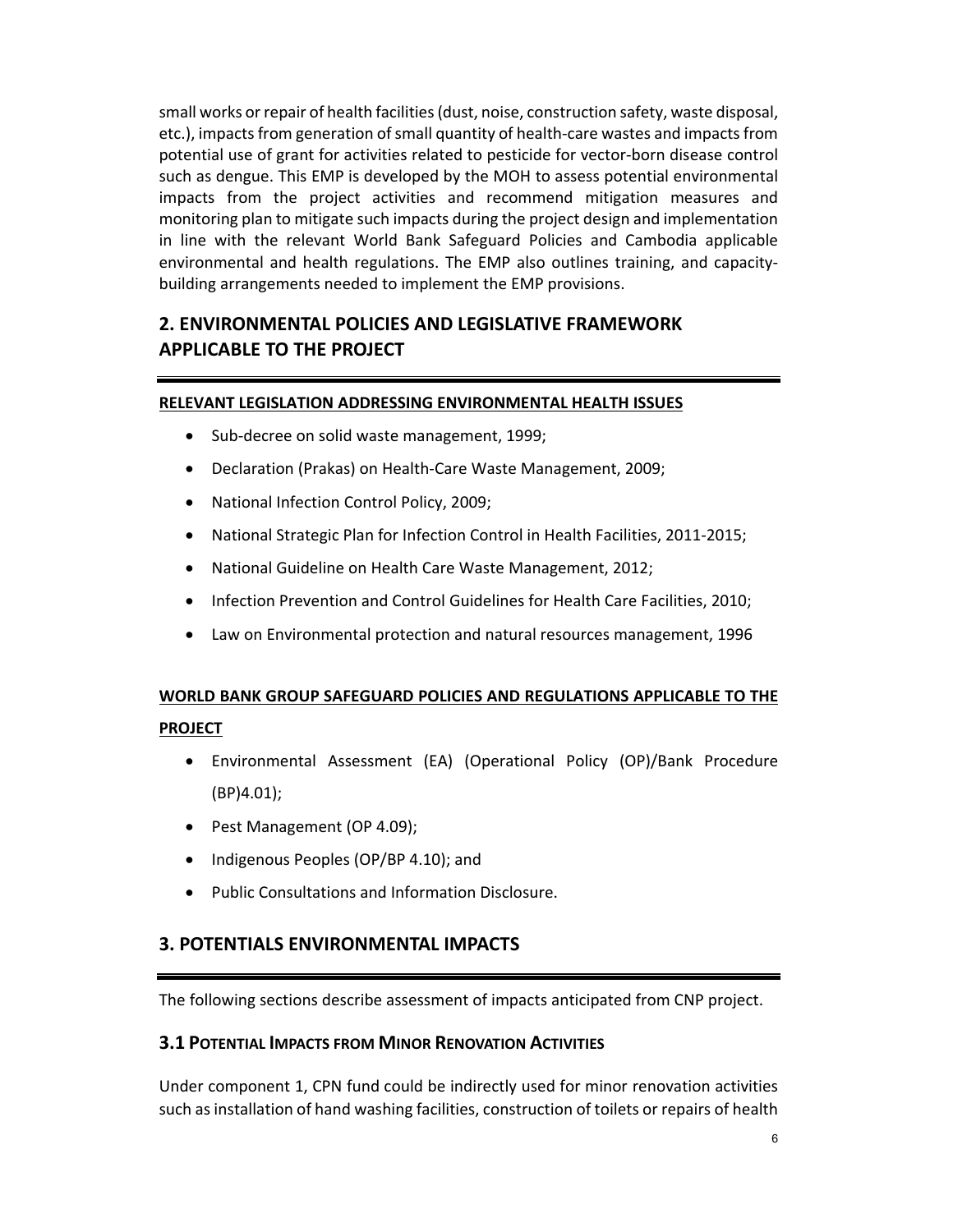center buildings) that will be occurred in the existing health facilities. The project will neither support new building construction nor expansion of health facilities. These may have some limited adverse environmental impacts such as dust, noise, small amount of solid waste, safety issue. These impacts are assessed to be of small scale, limited to the HF site, temporary and manageable if good design and construction practices are followed. In this project case, an Environmental Code of Practices (ECOPs) presented in *Annex 1* will be followed to avoid any possible impacts during such renovation works. The health facility staff or those who will carry out these works will be responsible to implement these ECOPs or ensure ECOPs are implemented by contractor. The ECOPs are also incorporated into the Operations Manual (OM).

#### **3.2 HEALTH CARE WASTE MANAGEMENT**

Health care waste includes all wastes generated in the delivery of health care services. WHO (1999a) estimates that 75-90% of waste produced by the health care facilities originates from non‐risk or general sources (e.g., janitorial, kitchens, administration) and is comparable to domestic waste. The remaining 10‐25% of HCW is classified as hazardous and poses a variety of potential health risks. Categories of health care waste, as defined in WHO (1999a), which are considered of most concern in Cambodian health care facilities are summarized in Table 2. For CNP, an increase utilization of immunization services may generate small quantity (approximately 1.5 – 2 Kg. per a HC per month) of healthcare waste such as spent vaccines and syringes at delivered locations e.g. health facilities or communities.

Exposure to hazardous health‐care waste can result in disease or injury. All individuals exposed to hazardous health-care waste are potentially at risk, including those within health-care establishments and those outside these sources. The main groups at risk are: health staff (doctors, nurses, technicians, auxiliary and maintenance staff, janitors); patients, their relatives and visitors; workers at waste disposal sites including scavengers; and nearby communities.

Pathogens in infectious waste may enter the human body by a number of routes: through a puncture, abrasion, or cut in the skin; through the mucous membranes; by inhalation; or by ingestion. Sharps may not only cause cuts and punctures but also infect wounds if they are contaminated with pathogens. Sharp injuries are most popular accidents in health facilities. Sharp injury is the main transmission way of several dangerous infectious diseases. Unless healthcare wastes are managed strictly, they easily cause pollution of environment and health impacts. Given the relatively small amount of healthcare wastes expected to be produced from immunization activities, the environmental and health impacts of the project are considered minor, localized and manageable.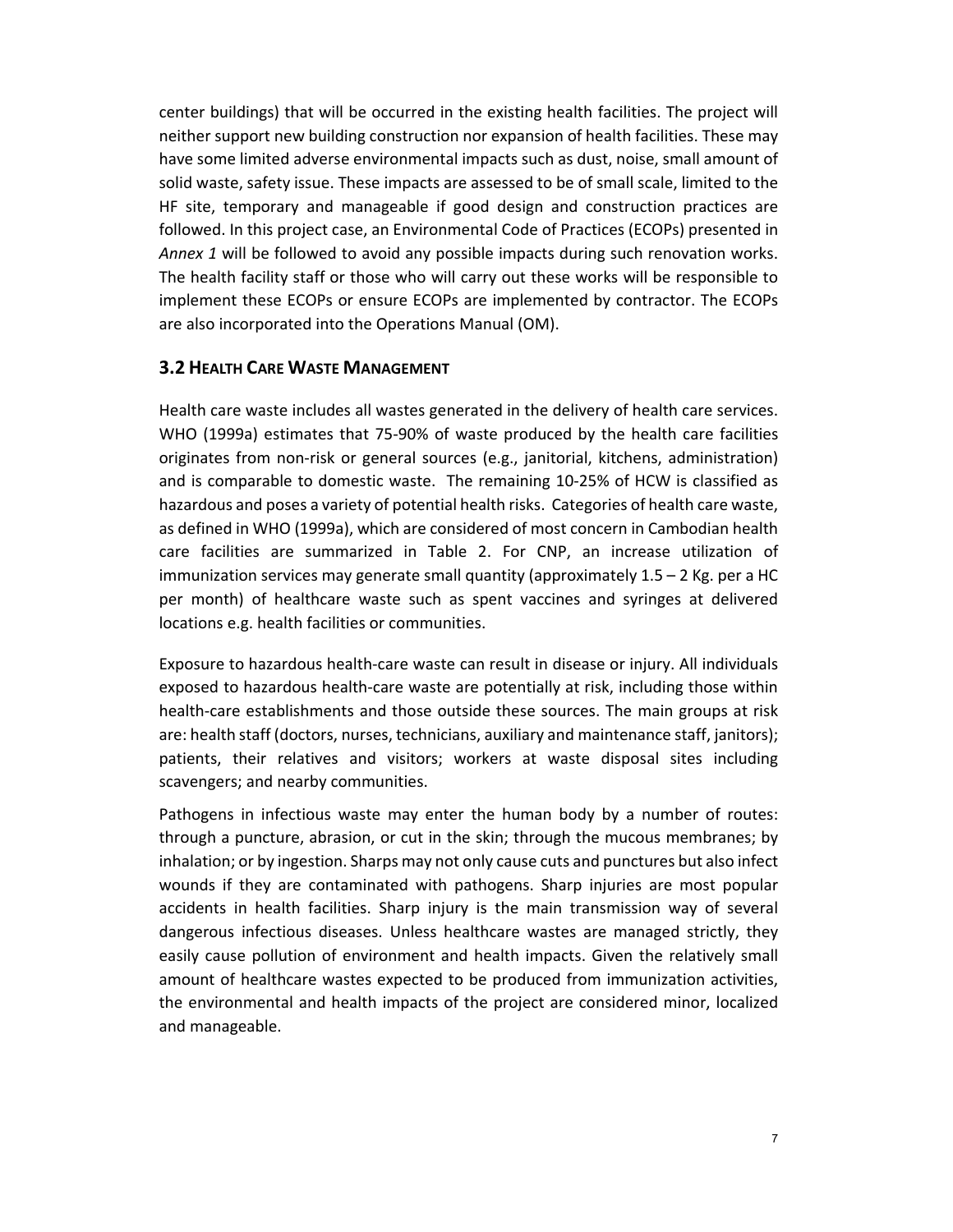# **Classification Characteristics/Associated Hazards**  Infectious Comprises waste that is suspected to contain pathogens including laboratory cultures, surgery and autopsy wastes from patients with infectious diseases, bodily wastes from patients in infectious disease wards, and miscellaneous waste such as disposable gloves, tubing and towels generated during treatment of infectious patients). Pathogens from infectious waste may enter the human body through puncture of skin cuts, mucous membranes, inhalation or ingestion. Pathological Consists of tissue, organs, body parts, blood and body fluids. Pathological wastes are considered a sub‐category of infectious wastes and pose the same hazards. Sharps Describes items that could cause cuts or puncture wounds, including hypodermic needles, scalpel, and broken glass. Because sharps can not only cause cuts and punctures but also infect these wounds if they are contaminated with pathogens, this sub‐category of infectious wastes is considered very hazardous. Chemical Consists of discarded solid, liquid and gaseous chemicals with toxic, corrosive, flammable, reactive, and genotoxic properties. Chemicals most commonly used in HCF include formaldehyde, photographic chemicals, heavy metals such as mercury from broken clinical equipment, solvents, organic and inorganic chemicals, and expired, used or spilt pharmaceuticals. Hazards from chemical and pharmaceutical waste include intoxication as a result of acute or chronic exposure from dermal contact, inhalation or ingestion and contact burns from corrosive or reactive chemicals. Radioactive Includes solid, liquid and gaseous materials contaminated with radio nuclides; produced as a result of procedures such as *in‐vitro* analysis of body tissue and fluid, *in‐vivo* organ imaging and various investigative and therapeutic practices. Because radioactive waste is genotoxic, health workers in handling active sources and contaminated surfaces must take extreme care.

#### **Table 2** Health care waste characteristics and hazards profile

To address healthcare waste issues, several regulations and guidelines have been prepared by the MOH including national guideline on healthcare wastes management for use by health care facilities. The guideline is intended to supplement WHO's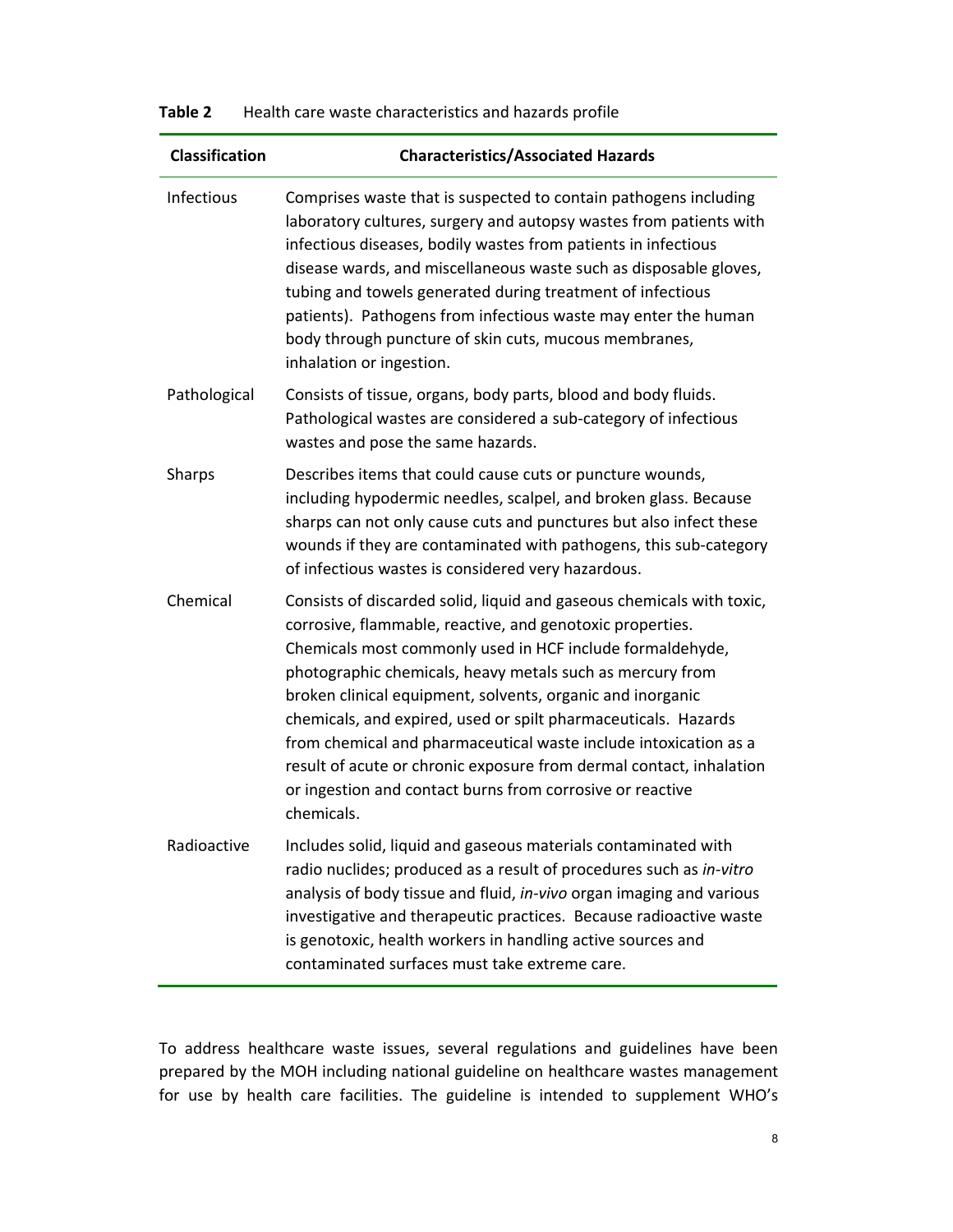comprehensive health care waste management guidelines (WHO, 2000; 1999a) and focus on practical aspects of safe hospital waste management, including waste minimization, collection, segregation, storage, transportation, and disposal. Additional guidelines on injection safety have also been developed by the MOH to provide specific guidance to health care facilities on the distribution, use, collection and safe destruction of disposable syringes and safety boxes. Training on the Guidelines has been provided to health facility staff all over Cambodia by Department of Hospital Services at provincial level. Potential risks to environmental and human health associated with hospital wastes, particularly hazardous chemical and infectious wastes were well‐defined.

A system has been established to safely collect sharp wastes from health facilities for incineration in the designated high temperature incinerators (Sicsim). However, weak management at health facility level hinders implementation of the guidelines for health care waste management, including proper waste segregation and storage, and maintenance of incinerators. Although in theory, facilities should be using part of the revenue they generate from HEFs and SDGs to cover the cost of waste management. Most of the Sicsim incinerators are reportedly out of functions mostly.

As discussed earlier, healthcare wastes generated from CNP support activities may include small amount of spent vaccines and syringes at health center or communities (during community outreach). Experiences from implementation of the HSSP2 and the on‐going H‐EQIP indicate that in most health facilities used syringes and sharp wastes are properly stored in safety box. The full safety boxes are either transported to nearby Referral Hospital for disposal in incinerator or disposed on‐site. Use of cement bury pits for sharps, pathological waste and expired medicines on health care center premises are quite common particularly in remote locations. These on‐site disposal methods are simple to operate, require low operation cost and represents an acceptable option if the following requirements are met.

Recognizing that sanitary or engineered landfills are unlikely to be available in remote locations, another option is safe burial of health care waste on health care facility premises. On‐site disposal represents an acceptable disposal option only if certain requirements are met as follows:

- ‐ Restricted access to disposal site by authorized personnel only
- ‐ Lining of burial site with a material of low permeability such as clay to prevent groundwater pollution
- ‐ Limit use to hazardous materials which cannot safely be incinerated to maximize the lifetime of a landfill.

An Environmental Review conducted for HSSP2 project suggested that attention should be given to ensuring their proper application by health care facilities. Notwithstanding the availability of health care waste management guidelines, it is apparent that there is considerable scope for adopting more rigorous health care waste management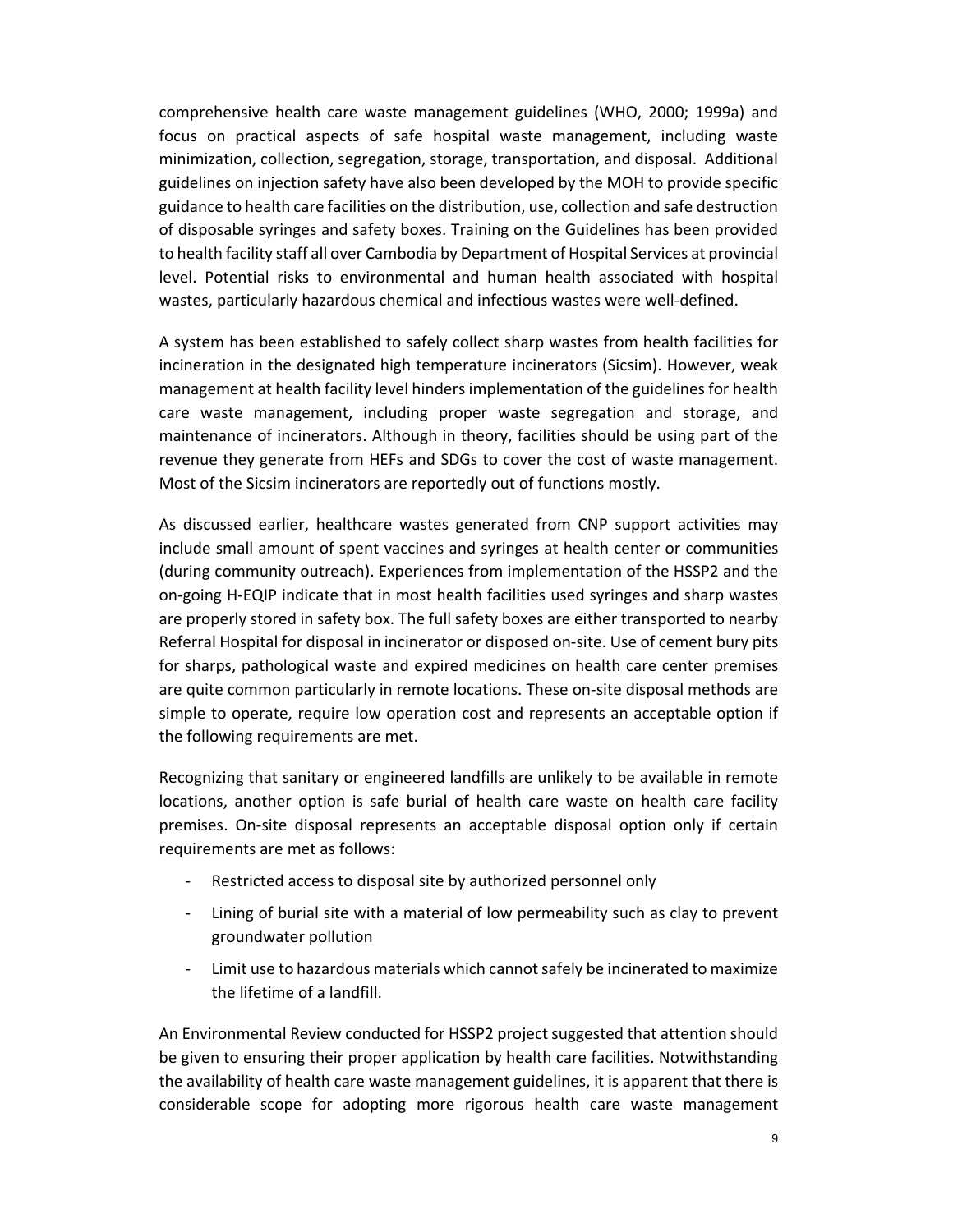practices in health centers and referral hospitals. During implementation of the on‐ going H‐EQIP, the National Quality Enhancement Process (NQEP) has been established and is being implemented and contributed to improving health care waste management at health facilities level. The NQEP will be rolled out to reach the national coverage when the CNP implementation will be initiated.

# **3.3 DENGUE VECTOR CONTROL**

#### **4.5.1 Pesticide Use**

Larvicides intended for use in dengue vector control programs of the MOH are summarized in Table 3. All products have successfully passed WHO's Pesticide Evaluation Scheme (WHOPES). The WHOPES was set up in 1960 to promote and coordinate the testing and evaluation of pesticides for public health. WHOPES reviews and recommendations are based on methodologies developed through extensive consultation with the international community and should be considered authoritative.

| Insecticide/Larvicide<br>Intended for Use and<br>Specifications            | <b>Quantity Required</b><br>(estimate/year) | Purpose                                                                             | Comments on<br>Environmental<br>Safety     |
|----------------------------------------------------------------------------|---------------------------------------------|-------------------------------------------------------------------------------------|--------------------------------------------|
| Temephos (Abate®1% sand<br>granules) applied in a dosage<br>of 1g/10 liter | 160 metric tons x 5<br>vears                | Larvicide of choice<br>for Aedes aegypti<br>control in portable<br>water containers | Successfully<br>passed by<br><b>WHOPES</b> |

**Table 3**  Larvicides to be used in vector control programs.

#### **4.5.2 Human Health Risks**

The larvicide Temephos (commonly known by the trade name Abate $\circledR$  in Cambodia) used in dengue vector control is classed as an orgnophosphate. This pesticide has a very low toxicity to humans. Potential exposure routes are ingestion, inhalation of dust and to some extent dermal contact (i.e., skin contact is considered insignificant because absorption is inherently slow). The Temephos formulation to be used by the MOH (i.e., 1% sand granules) is thought to present minimal risk to humans – no adverse effects have been observed during occupational handling or in the general population using treated water over extended periods. Similarly, no poisoning in humans as a result of accidental exposure has been documented (WHO, 2001; 1999b; 1975).

The HSSP and HSSP2 financed larvicides (Abate and BTI) that were certified by WHO's Pesticide Evaluation Scheme (WHOPES) for dengue control. The products were transported in safe containers provided by the venders and used containers were disposed of according to the best practice; they were not used for storage or other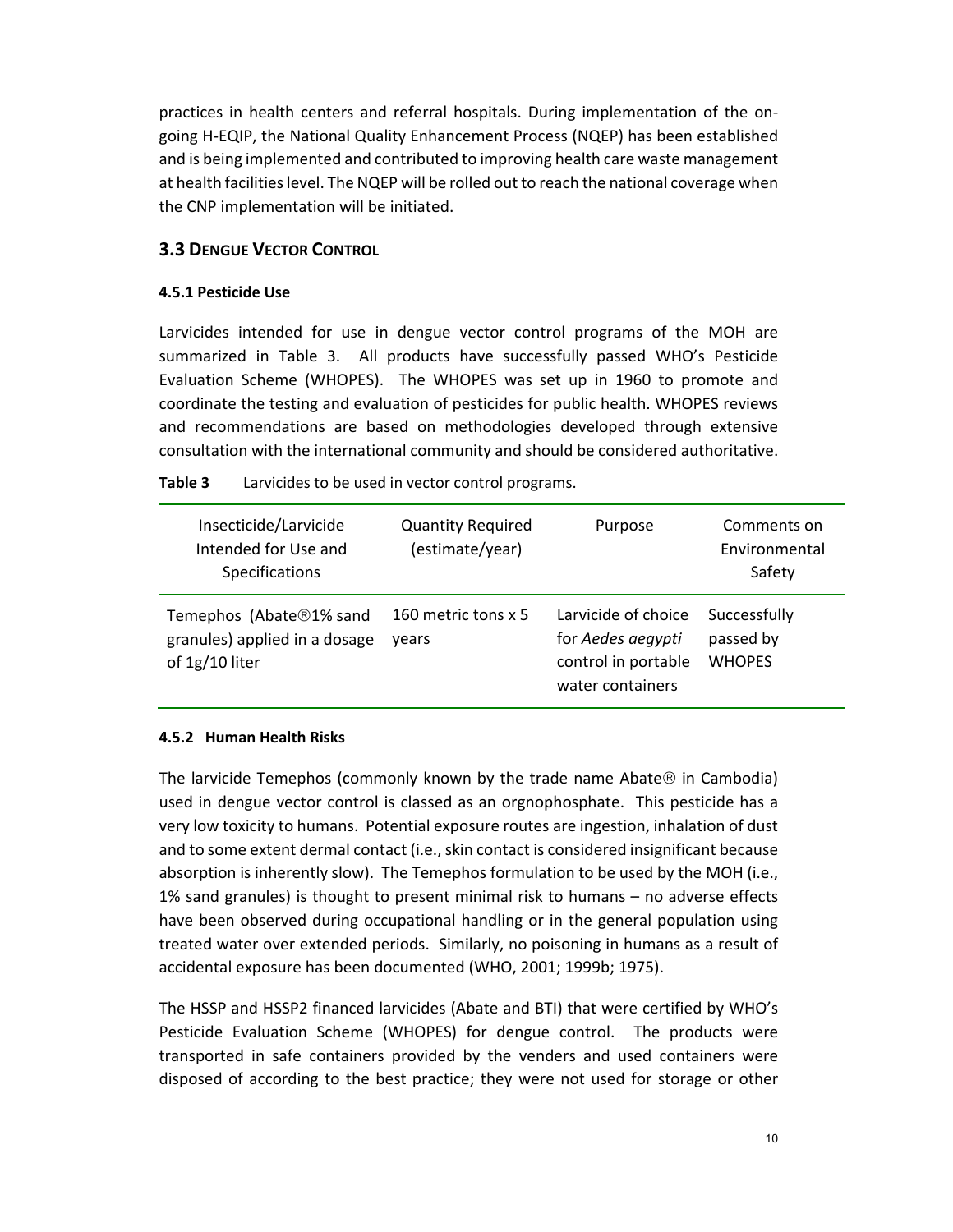purposes. Insecticide suppliers provided spoons to ensure proper quantity of insecticide put in water jars.

The protection and safety requirements while handling these pesticides has been outlined in the table which is a part of the Pesticide Management and Monitoring Plan.

# **4.5.3 Environmental Risks**

Temephos has been shown to be highly toxic to some bird species but moderately toxic to others. It is considered highly toxic to bees and moderately to highly toxic to fish. It has been shown to be very highly toxic to aquatic invertebrates (WHO, 1999b; 1984; 1975).

Environmental risks to non-target species, particularly aquatic organisms, can result from the unintentional release of this pesticide through improper handling or disposal. Although Temephos are highly toxic to aquatic organisms, under normal circumstances negligible quantities are likely to be released into ponds, streams and rivers. In assessing potential toxicity to non‐target organisms it is important therefore to recognize that risk is a product of toxicity and exposure (i.e., there is little or no risk even at high concentrations if no exposure actually occurs). Exposure, if any, is likely to be short-term because: (i) these pesticides break down rapidly to products that are nontoxic to aquatic organisms; (ii) rapid dilution will occur in flowing waters; and (iii) products typically are rapidly adsorbed to suspended solids and bottom sediments. Appropriate management and safety needs for the use and application of the pesticide is give in the Pesticide Management and Monitoring Plan.

# **4. MITIGATION MEASURES**

The intent of this section is to recommend mitigation measures to prevent or reduce adverse impacts from the project support activities. For purposes of CNP for which environmental impacts are expected to be minor, particular attention is given to outlining best management practices which should be put in place to ensure that environmental impacts are minimized and that human health and environmental concerns are fully addressed on an ongoing basis during project implementation. Best management practices and mitigation measures are detailed by activity in the following sections.

# **4.1 MITIGATION MEASURES FOR HEALTH FACILITIES RENOVATION ACTIVITIES**

Prior to the execution of minor civil works or health facilities renovation activities, the participating health facilities will ensure to prepare and review the design for minor works, building renovation where applicable. The designs for these works shall be approved by health facility management and or local competent agencies in line with the relevant legislation. During construction the health facility staff shall be responsible for ensuring implementation of the Environmental Code of Practices (ECOPs) (see *Annex*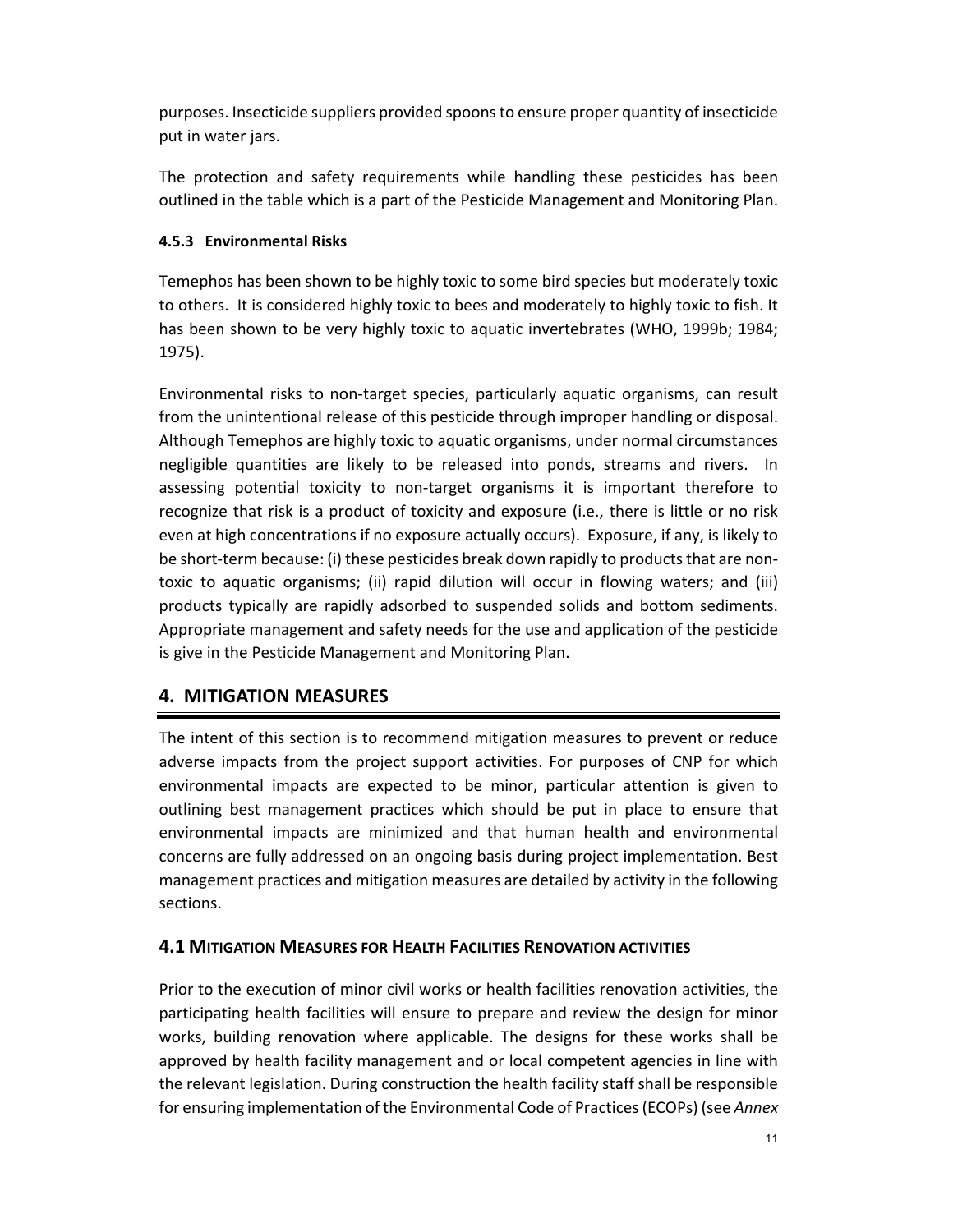*1*). The ECOPs will also be incorporated into the project Operations Manual (OM) and where applicable included in contractor contract. Overall implementation of these ECOPs and EMP will be supervised and monitored by the PMD and NCDDS.

# **4.2 HEALTH CARE WASTE MANAGEMENT PLAN**

Health facilities will follow a healthcare waste management process including: sorting, handling, storage and final disposal of solid HCW outlined in good international practices and relevant guidelines and regulations including National Guideline on Health Care Waste Management, Infection Prevention and Control Guidelines for Health Care Facilities, etc. The following section briefly describes guidance for health care wastes segregation, handling, storage and final disposal indicated in the MOH guidelines and good international practices.

# **Waste Segregation**

Segregation of health care waste is intended to ensure that wastes are properly identified and separated and that different waste streams are handled and disposed of correctly. It typical involves sorting different wastes into color‐coded plastic bags or containers at source. Recommended handling and disposal practices for different categories of health care waste will vary according the resources available to health care facilities. Examples of WHO (1999a) recommended health care waste handling practices appropriate for health care facilities that apply minimal waste management programs are:

- General health care waste (in black bags or containers) should join the domestic refuse stream for disposal.
- Sharps should be collected together into puncture-proof yellow safety boxes and held for high‐temperature incineration. Encapsulation and disposal to a secure landfill is a suitable alternative for sharps.
- Highly infectious waste should be sterilized by autoclaving as soon as possible. For other infectious waste, disinfection is sufficient to reduce microbial content. Treated infectious waste should then be deposited in yellow bags and containers marked with the international infectious substance symbol. Incineration is the preferred method for disposal of infectious waste although land filling is also appropriate. Blood should be disinfected before discharge to the sewer system or wastewater treatment plant, if available, or may be incinerated.
- Large quantities of chemical wastes should be packed in chemical‐resistant containers and sent to specialized treatment facilities. Small quantities of chemical waste can be held in leak proof containers and enter the infectious waste stream for incineration or land filling. It is noted that incineration at low temperatures may be insufficient to destroy thermally‐resistant pharmaceuticals. Small quantities of chemical waste or drug waste can be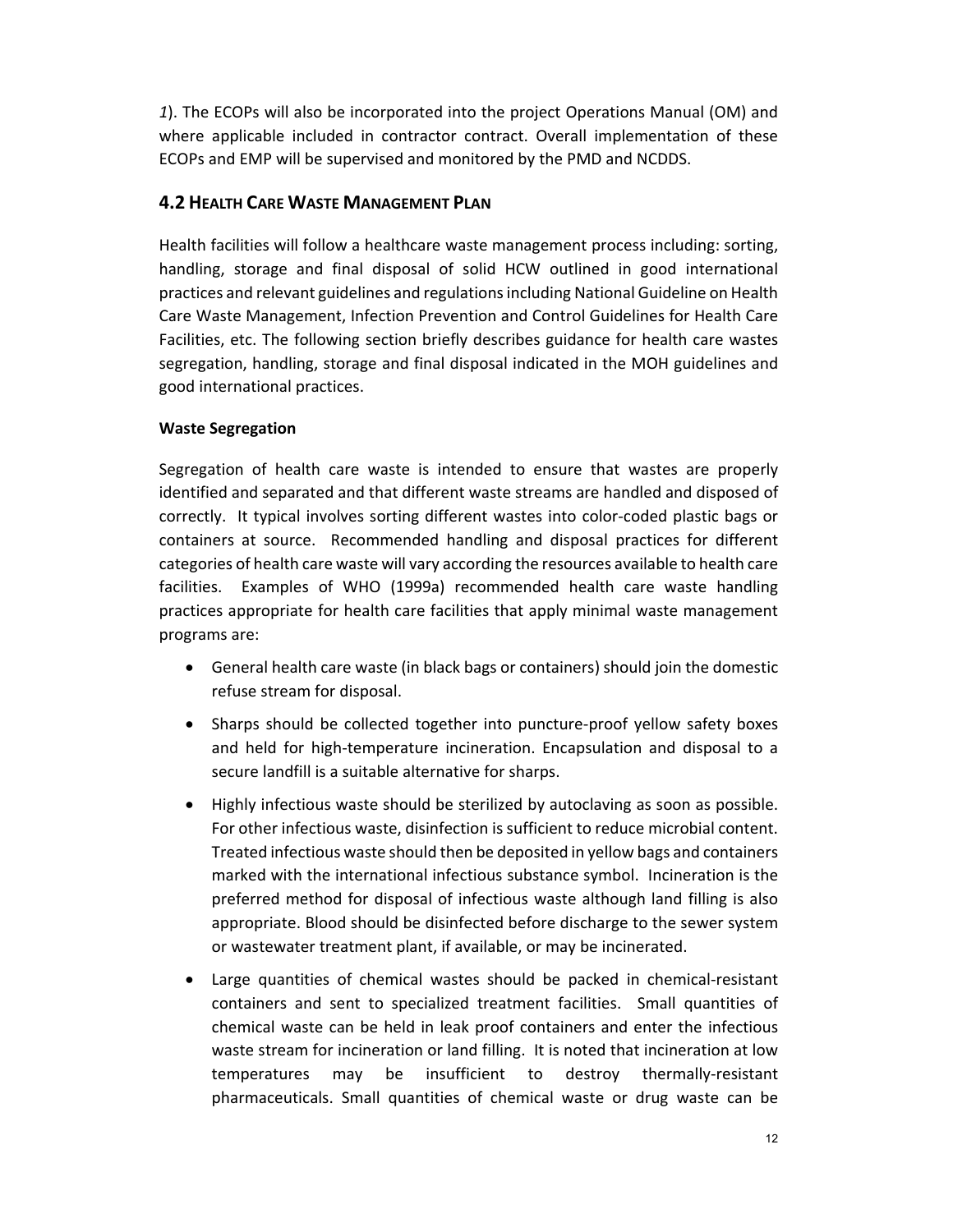collected together with the infectious waste per exception in the Infection prevention and control guideline provide.

- Waste containing high heavy metal concentrations should be collected separately in brown containers and sent to specialized treatment facilities.
- Low-level radioactive waste should be collected to yellow bags or containers for incineration. High‐level radioactive waste must be sent to specialized disposal facilities.

It is important to train all healthcare workers, including physicians, to keep contaminated and non‐contaminated waste separate. Only a small percentage of the waste generated by a healthcare facility is medical waste that must be specially handled to reduce the risk of infections or injury. Segregation of the waste at the point where it is generated can conserve resources by greatly reducing the amount of waste that needs special handling. Poor separation of waste at the point where it is generated leads to large amounts of waste that must be handled specially – which can overwhelm the disposal system, lead to improper disposal of medical waste, and put everyone at risk.

# **Waste Handling**

Staff should handle medical waste as little as possible before storage and disposal. The more waste is handled, the greater the chance for accidents. Special care must be taken when handling used needles and other sharps, which pose the greatest risk of accidental injury and infection.

#### *Emptying waste containers*

Waste containers that are too full also present greater opportunities for accidents. Waste should be removed before the containers become completely full. Dispose of sharps containers when they are 3/4 full. (When sharps‐disposal containers become too full, people may push sharps into the container, causing injury.)

Staff should wear utility gloves, heavy duty apron and boots when collecting waste.

Do not collect medical waste from patient-care areas by emptying it into open carts or wheelbarrows, as this may lead to spills and contamination of the surroundings, may encourage scavenging of waste, and may increase the risk of injury to staff, patients, and visitors.

Handle medical waste as little as possible.

#### **Interim storage of waste**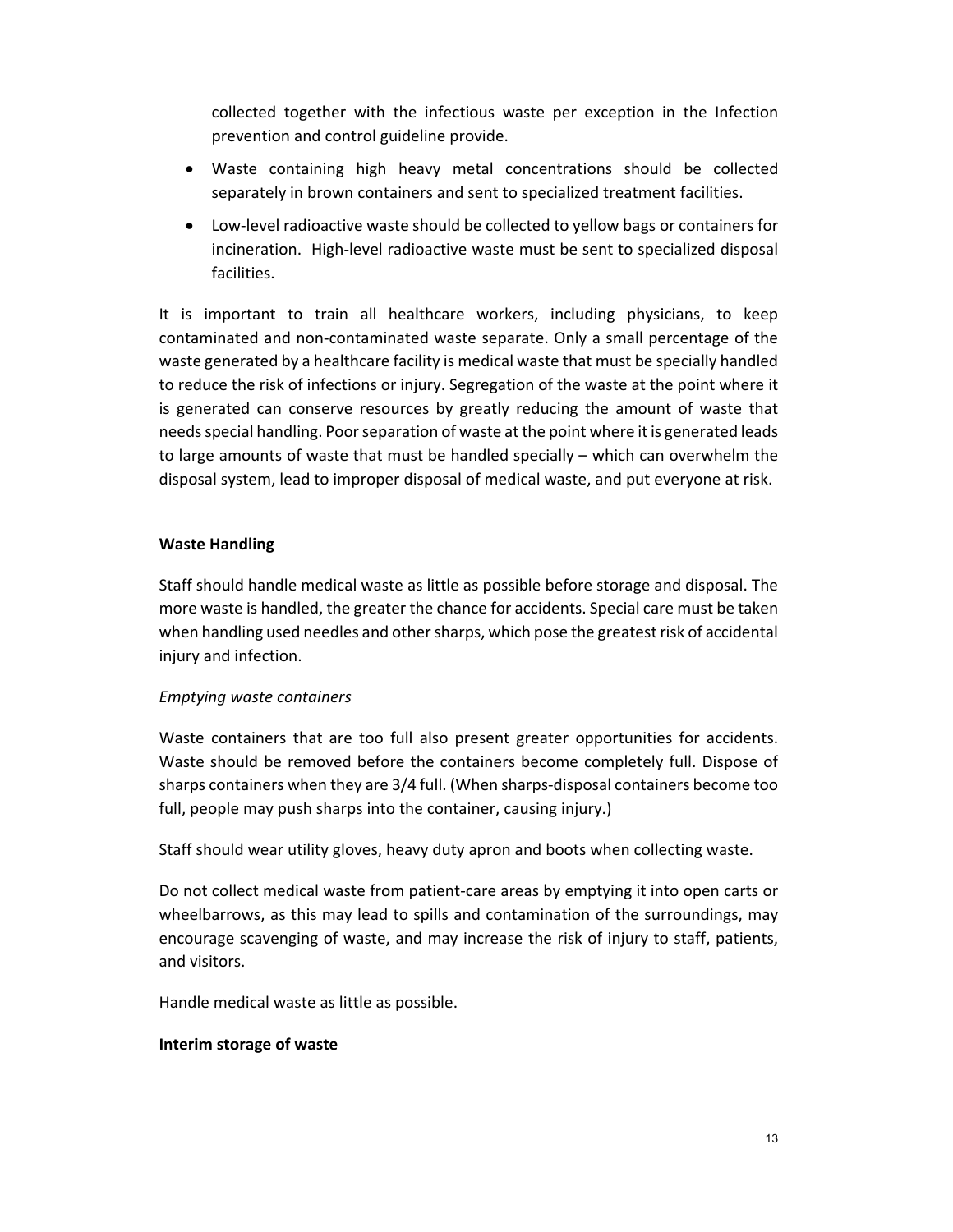If possible, final disposal of waste should take place immediately, but it is often more practical to store waste briefly in the facility before final disposal. Interim storage should be short‐term.

If it is necessary to store medical waste on‐site before final disposal:

- ‐ Place waste in a closed area that is minimally accessible to staff, patients, visitors and animals. As few people as possible should come into contact with stored medical waste.
- ‐ All containers should have lids to prevent accidental contamination, spillage, and access by insects, rodents, and other animals.
- ‐ Contaminated medical waste poses serious health threats to the community. Never store medical waste in open containers & never throw waste into an open pile.

#### **Treatment and Disposal of healthcare waste**

Health facilities can apply one or several treatment options as below:

- ‐ Transportation to the nearest RH or approved disposal site;
- ‐ Handling of waste immediately by friendly environment methods such as needle shredder machine, concrete tank, labeled bin;

Although the national guidelines on health care waste management and infection control reflect best practices and deems adequate and training on the guidelines has been provided, attention should be given to ensuring their proper application by health care facilities. Weak management at health facility level hinders implementation of the guidelines for health care waste management, including proper waste segregation storage and disposal, and maintenance of incinerators. Healthcare wastes generated from increased utilization of immunization services supported under CNP will be handle together with other healthcare wastes generated in HFs.

To address this weakness, it is recommended that capacity building be provided to improve waste management practices at health facilities. Capacity building should comprise both training and technical support. Training in best health care handling and disposal practices is expected to create more awareness of HCWM issues and foster responsibility among health care facilities staff in an effort to prevent occupational exposure to hazardous HCW. Training should be provided to all health care facility staff – both health care personnel and auxiliary and support staff. Recognizing that sustaining adequate waste management practices at health care facilities ultimately depends on auxiliary staff, it is highly recommended that waste management responsibilities be clearly defined and linked with performance‐based monitoring and evaluation.

Adequate waste handling and disposal infrastructure and management systems should be put in place at health care facilities. A standard health care waste management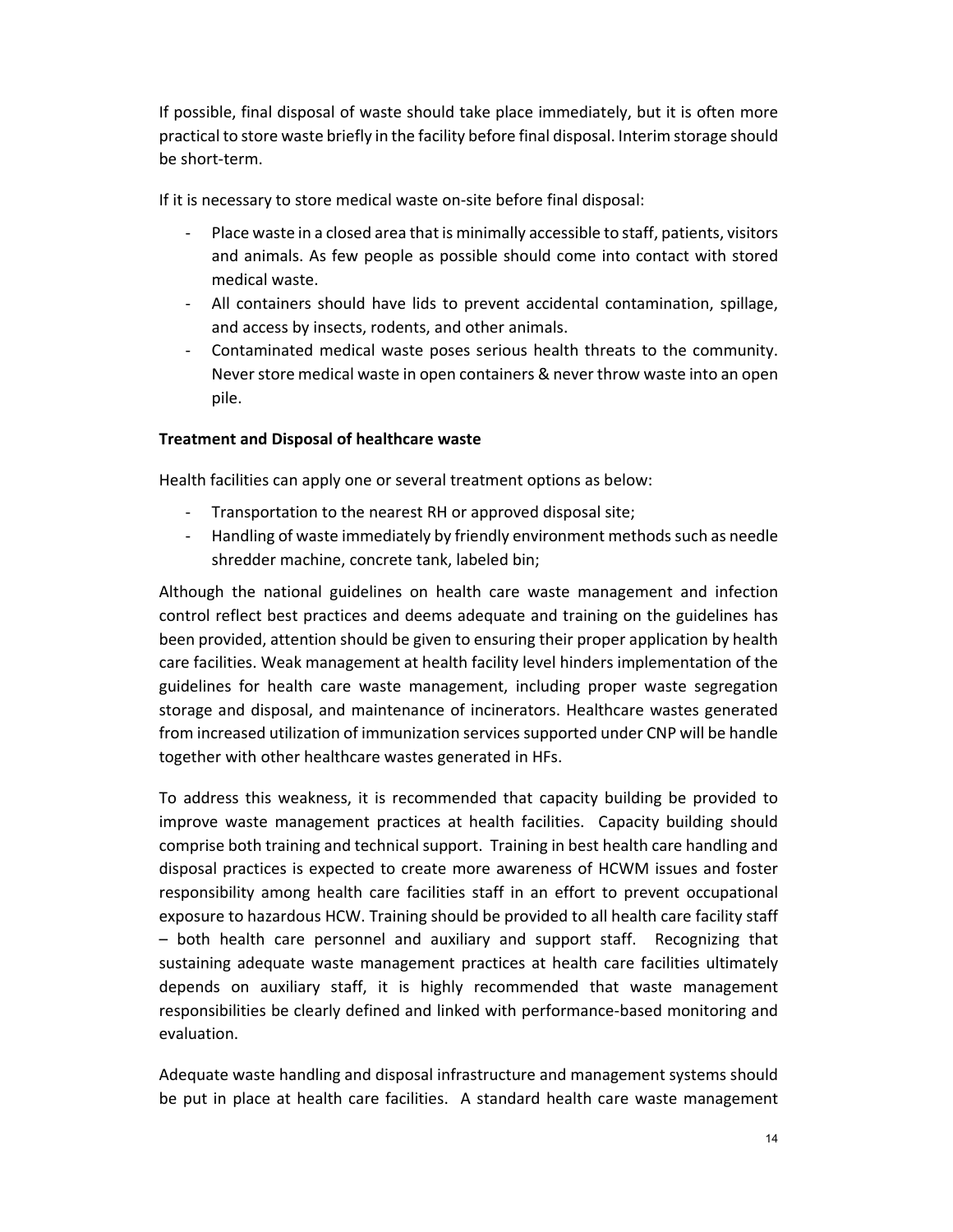package intended to improve health care waste handling at health care facilities would encompass: (i) color‐coded waste plastic bags and containers; and (ii) safety boxes for disposal of used needle and syringes. Therefore, an appropriate system and management should be put in place to ensure waste segregation at the point of generation itself.

The NQEP is monitoring health facility performance on health care waste management.

# **4.3 PESTICIDE MANAGEMENT PLAN**

The intent of the Pesticide Management Plan (PMP) is to summarize mitigation measures and best management practices with a view to minimizing or avoiding any potential adverse human health or environmental effects that have been identified for dengue vector control programs to be indirectly funded under the CNP, if any.

Recognizing that all pesticides are toxic to some degree, it is paramount to ensure that proper care and handling practices form an integral part of any program involving their use. In formulating management practices, it is necessary to take into account both the nature of the pesticides being used (i.e., their formulation and the proposed methods of application) and any existing safeguards that have been incorporated into programs to address potential occupational safety and environmental concerns. Guidelines and training materials have already been developed for the dengue programs, and few improvements are considered necessary to ensure the continued safety of these activities.

#### **5.4.1 Dengue**

Larviciding programs inherently pose fewer occupational health and environmental risks due to the pesticide formulations used, their controlled application, and the lower potential for exposure of health care workers involved in program implementation. Notwithstanding these factors, extensive safeguards have been developed by the Cambodia National Malaria Center (CNM) and World Health Organization (WHO) to minimize or avoid potential human health and environmental problems.

Dengue programs undertaken in Cambodia are scheduled to coincide with the peak transmission period occurring during the rainy season. Two applications of Temephos are made each year in targeted provinces; in May‐June and repeated in July‐August. In preparation for field distribution, approximately 160 metric tons of Temephos is procured annually by the MOH for use in dengue programs. Purchased Temephos is securely stored in a government warehouse until immediately prior to program implementation at which time casual workers are employed to pre-package the granular product into 20g satchels. Pre‐packaging is intended to facilitate field activities (i.e., addition of a 20g satchel of Temephos to a standard 200 liter water jar or two satchels to the alternative 400 liter container size provides the required dosage) and increase the efficacy of the chemical when placed in water containers. Although some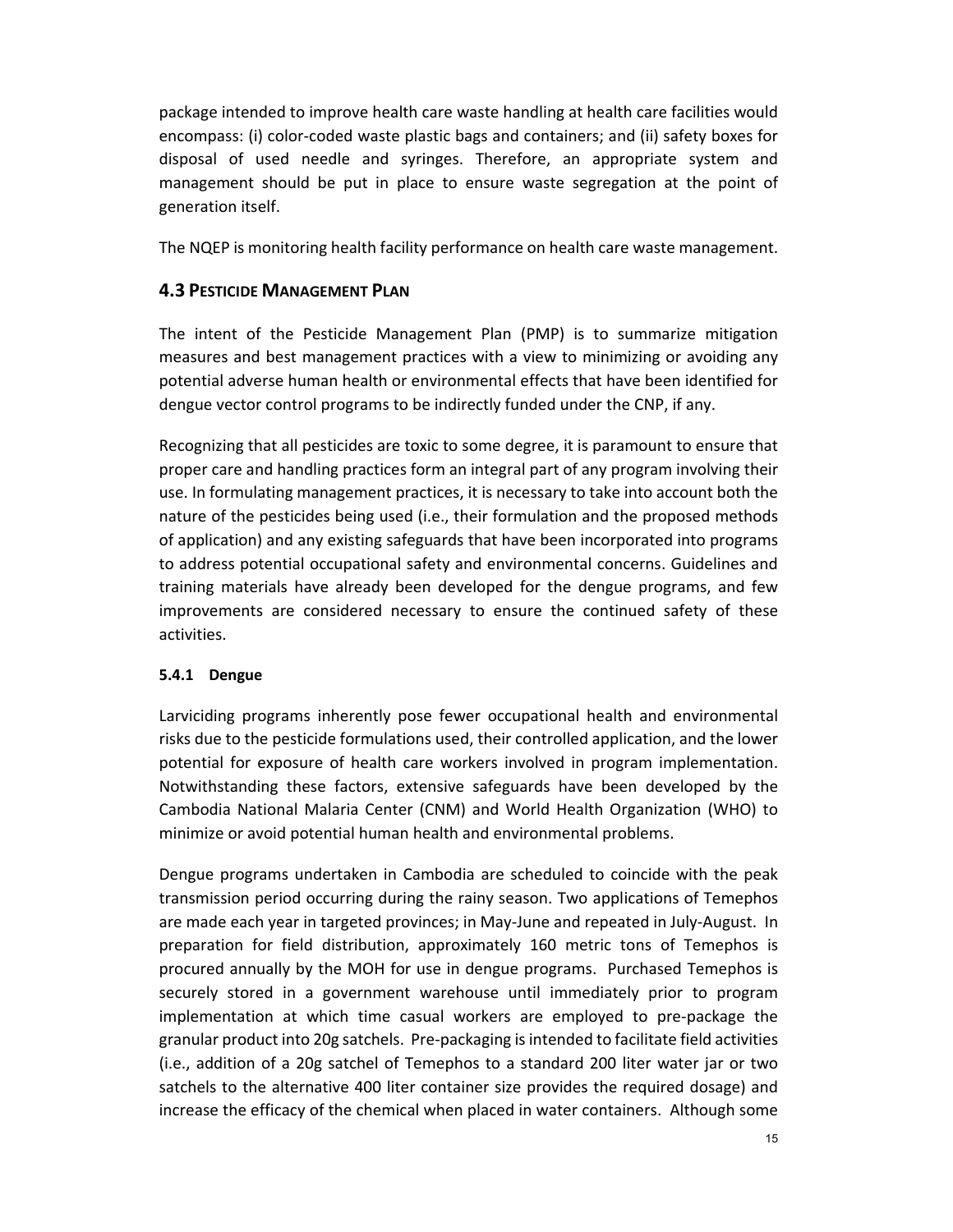safety precautions (e.g. children are not allowed to be involved or present) are taken in the packaging of Temephos, it is recommended that these safeguards be strengthened to addressed potential occupational health concerns. Specifically, strict precautions will be taken in handling the chemical such as: ensuring adequate building ventilation; wearing protective gloves to avoid dermal contact; wearing protective masks to avoid inhalation of chemical dust; and washing of hands after handling. Information on the proper management, storage and usage of pesticides must be given to the health workers involved in the program to ensure that minimum contamination and toxicity of the environment and in the health care facilities. An appropriate waste disposal system should also be identified for the waste generated from the pesticide program. This waste would largely consist of the pesticide containers and pesticide dispensers.

Comprehensive guidelines have been developed by the CNM for Temephos larviciding programs to address potential human health and environmental concerns during field operations. Safeguards include:

- Tiered supervision by CNM, provincial and district health departments to closely track all aspects of inventory and distribution of stocks.
- Daily supervision of all field activities to ensure proper handling and household coverage.
- Water containers that are used frequently and those holding fish and other aquatic life are not treated.
- Households are educated on proper procedures for care and handling of water containers to which Temephos has been added (e.g., remove Temephos before washing containers).
- First aid procedures are explained for use if Temephos is accidentally ingested.

Safeguards developed by the CNM for dengue programs in Cambodia are considered to represent best available practices. With the exception of the need to strengthen occupational health practices during pre‐packaging of Temephos into satchels, available guidelines are comprehensive and inclusive. Provision should be made for: (i) regular delivery of training to PHD and OD staff involved in program implementation to ensure that each person knows precisely what their responsibilities are; and (ii) ongoing monitoring and evaluation to ensure compliance with safeguards.

# **5. INSTITUTIONAL ARRANGEMENTS**

**Ministry of Health**. In line with the Project's implementation arrangements the PMD, which is the safeguards focal point, will ensure that all health care facilities supported indirectly under the Project follow the ECOPs and also adopt and apply the health care waste Management Guidelines for managing health care wastes. The PMD, which is the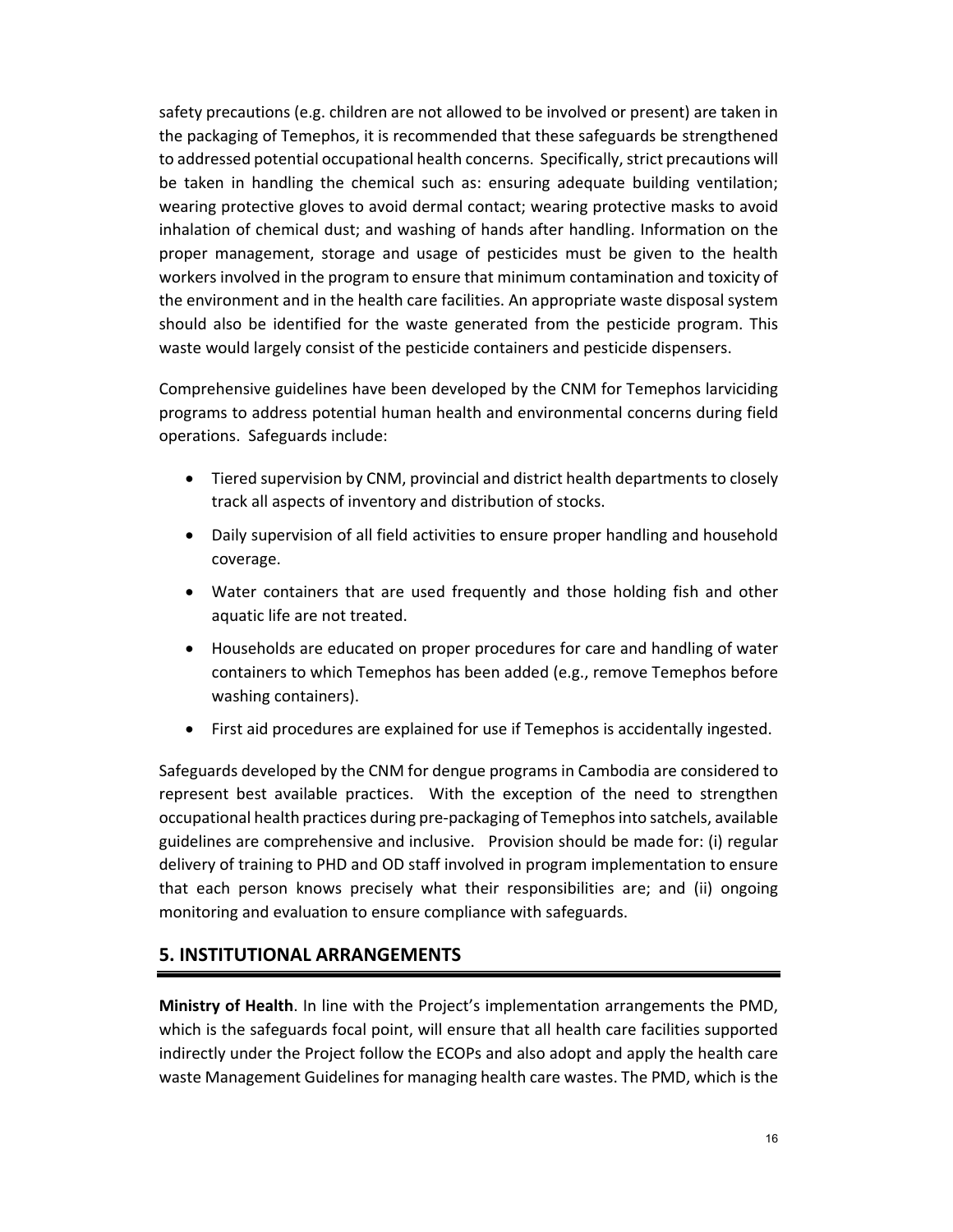safeguards focal point will supervise implementation of the EMP in line with the monitoring schedule of the Project operational plan.

**Health Care Facilities**. During small works on construction and renovation, the health facility staff will follow ECOPS for direct supervision and monitoring of EMP implementation. Each health facility will follow the basic design of health centers and/or hospitals and ECOPs. It will ensure that civil works contracts contain a clause on good environmental practice and proper housekeeping measures, including adherence by contractors to the use of asbestos‐free construction materials. The health facilities will ensure that health care waste generated will be properly managed through the adoption of the health care waste Management Guidelines. Incinerators will be properly maintained to ensure that medical waste are burned and disposed of according to the guidelines. And, surrounding communities/residents will not be disturbed from smell and smoke from incinerating of waste from the HCs/RHs.

**National Committee for Sub National Democratic Development‐Secretariat (NCDDS).**  Promote villagers to report about (i) health facility wastes such as bandages, gloves, discarded sharps (used syringes, needles or scalpels) in health facility compound or spread out to villager's house nearby health facilities due to poor management of health facility wastes; (ii) Hygiene and sanitation inside of health facility building and in the health facility compound; and (iii) smoke from health facility incinerators which affect people living around and nearly health facilities, etc. The report can be made through verbal comments to health facility staff, health facility comment box, through village health support group or health center management committee, or any consultation forums where there is participation from health facility staff.

**World Bank**. The World Bank, through its Task Team, will monitor compliance by the borrower and the health care facility operators of the environmental measures to address environmental and health care impacts.

# **6.MONITORING, SUPERVISION AND REPORTING**

The NQEP will monitor health facility performance regarding health care waste management. This process includes a quarterly assessment and monitoring on progress made from time to time versus the quality improvement plan developed based on findings from the assessment. OD and PHD teams will conduct coaching activities to to ensure proper management of health care wastes by health facility staff.

The PMD, who is the focal point for the project safeguards, will be responsible for monitoring implementation of EMP provisions and report implementation progress in the project Semi/Annually progress reports. This reporting requirements will be included as part of the project Operation Manual.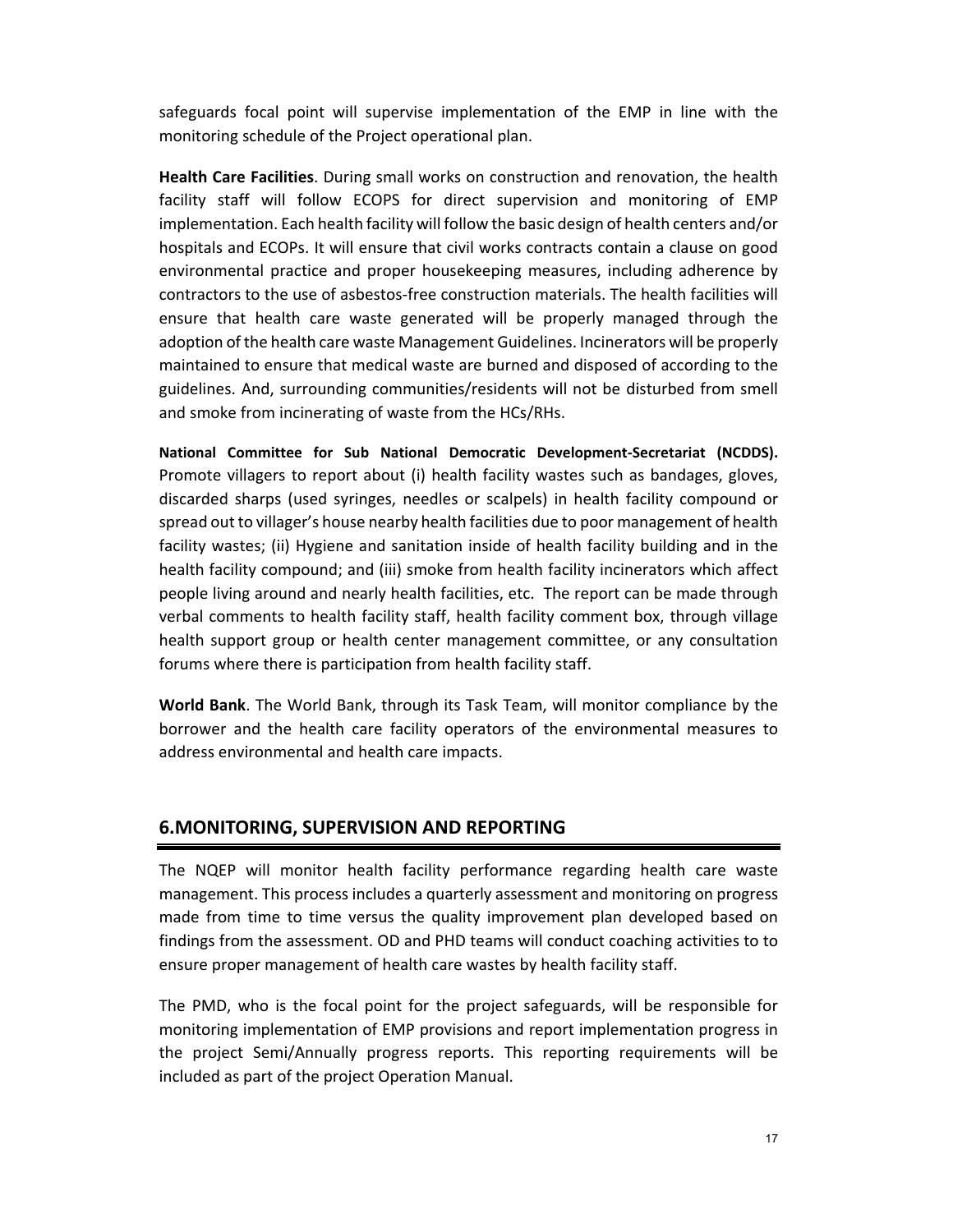# **7. PUBLIC CONSULTATION AND DISCLOSURE**

Public consultation on preparation of draft EMP and IPPF was conducted by the MOH on October 18, 2018 in Phnom Penh with the objectives to communicate with key stakeholders the preparation of draft EMP and IPPF as well as to receive comments/suggestions for improvement. A summary of draft project description, project safeguards documents including the content of draft EMP and IPPR were provided. The consultation was participated by NGOs working closely with health facilities and communities at the sub-national level, relevant UN agencies engaged in health sector, HC and referral hospital staff and relevant departments of the MOH. Key relevant suggestions on environmental management aspects received during the discussions included the need to strictly adhere to the national guideline on proper management of medical waste such as used syringes and needles, and spent vaccine vials generated from increase the utilization of vaccination services from the health outreach activities conducted in the communities; to have enough supplies such as bin types and proper plastic bags for managing waste segregation; the need to follow the MoH Guideline on Health Care Waste Management, 2012; the need to study about the Frequency Asked Questions (FAQ) which described in detail about HCWM at health facilities as part of the National Quality Enhancement Monitoring Tool (NQEMT) under the Health Equity and Quality Improvement Project (HEQIP) and already distributed to all Operational District and Provincial Health Departments.

The EMP have been revised to reflect comments and suggestions received during consultations. The EMP which contains an Environmental Code of Practices, Health Care Waste Management Plan and Pest Management Plan that remain pertinent for the CNP activities, both in Khmer and English version, will be disclosed on the MOH's website and World Bank's website prior to the CPN appraisal.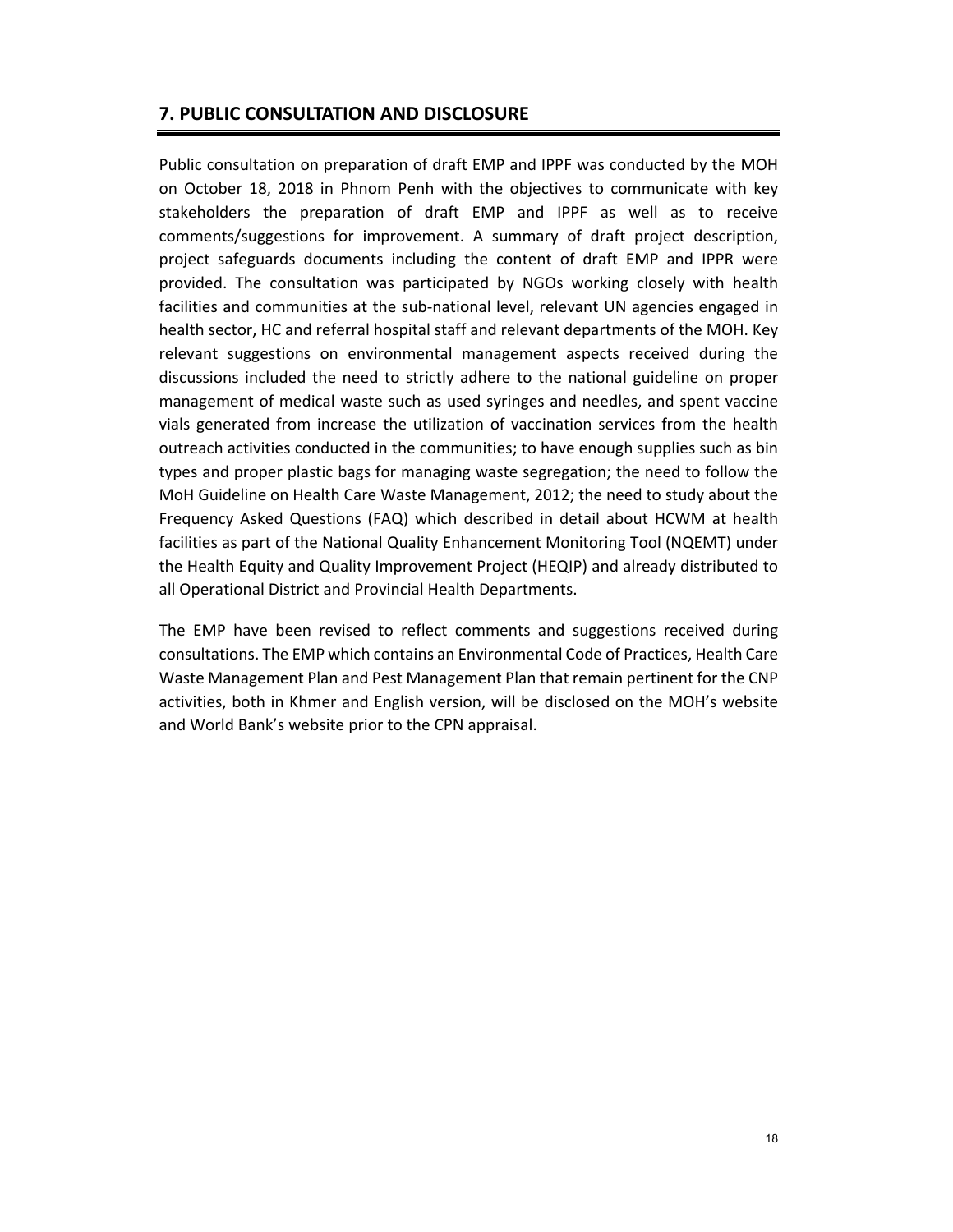| <b>Environmental Issues</b>                              | <b>Measures</b>                                                                                                                                                                                                                                                                                                                                                                                                                                                                                                                                                                                                                                              |
|----------------------------------------------------------|--------------------------------------------------------------------------------------------------------------------------------------------------------------------------------------------------------------------------------------------------------------------------------------------------------------------------------------------------------------------------------------------------------------------------------------------------------------------------------------------------------------------------------------------------------------------------------------------------------------------------------------------------------------|
| <b>Dust, Noise and Vibration</b>                         | Comply with relevant national legislation with respect to ambient<br>air quality, noise and vibration                                                                                                                                                                                                                                                                                                                                                                                                                                                                                                                                                        |
|                                                          | Ensure that the generation of dust is minimized and implement a<br>dust control plan to maintain a safe working environment and<br>minimize disturbances for patients, staff and surrounding<br>community                                                                                                                                                                                                                                                                                                                                                                                                                                                    |
|                                                          | Implement dust suppression measures (e.g. water paths, covering<br>of material stockpiles, etc.) as required. Materials used shall be<br>covered and secured properly during transportation to prevent<br>scattering of soil, sand, materials, or generating dust. Exposed soil<br>and material stockpiles shall be protected against wind erosion;<br>Ensure onsite latrine be properly operated and maintained to<br>collect and dispose waste water from those who do the works;<br>Should not carry out construction activities generating high level<br>of noise during HCF activities, especially when services are being<br>delivered to the clients. |
| <b>Asbestos</b><br><b>Containing</b><br><b>Materials</b> | No Asbestos Containing Materials (ACM) will be used<br>If ACM at a given HF is to be removed or repaired, the HF will<br>stipulate required removal and repair procedures in the<br>contractor's contract.                                                                                                                                                                                                                                                                                                                                                                                                                                                   |
|                                                          | Adherence to best practices regarding asbestos that meet the<br>Good Practice Note provided in the WBG Environmental, Health<br>and Safety Guidelines F to ensure construction worker protection<br>during renovation and demolition activities.<br>Occupational<br>exposure can be avoided by controlling dust emissions, and<br>through use of effective respiratory protective equipment.                                                                                                                                                                                                                                                                 |
|                                                          | Contractors will remove or repair ACM strictly in accordance<br>with their contract. Removal personnel will have proper training<br>prior to removal or repair of ACM.                                                                                                                                                                                                                                                                                                                                                                                                                                                                                       |
|                                                          | All asbestos waste is to be buried at an appropriate landfill.                                                                                                                                                                                                                                                                                                                                                                                                                                                                                                                                                                                               |

# **ANNEX 1 – ENVIRONMENTAL CODES OF PRACTICES (ECOP)2**

 $\overline{a}$ 

<sup>2</sup> The ECOPs is to be followed by those who are doing the renovation works in HFs e.g. contractor or HF staff.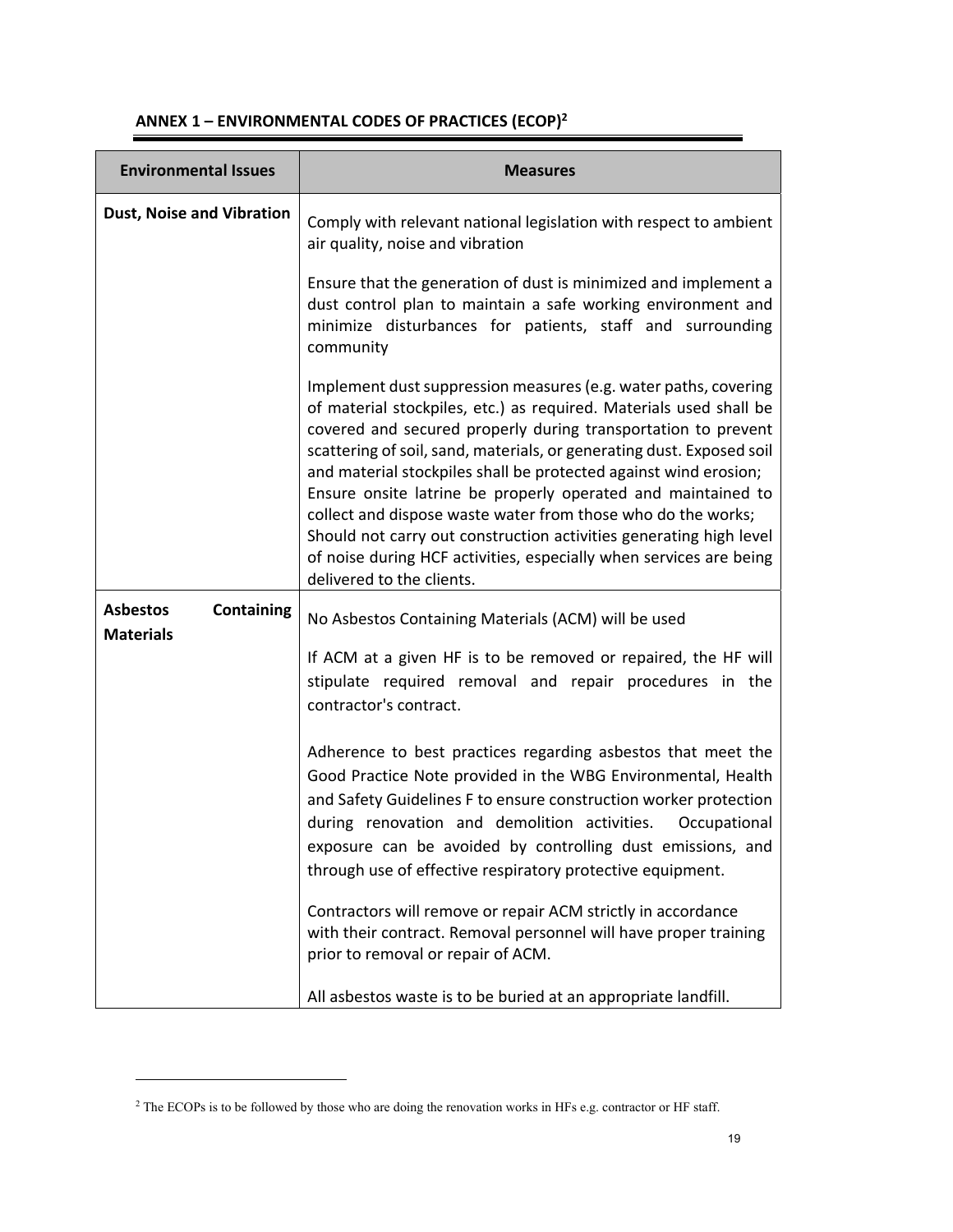| <b>Protection</b><br>of<br>Water<br><b>Resources</b> | Location of toilets/septic tanks installation should be at least 30<br>m away from groundwater sources such as shallow well/deep<br>well;                                                                                                                                                                                                                                                                                                                                                                        |
|------------------------------------------------------|------------------------------------------------------------------------------------------------------------------------------------------------------------------------------------------------------------------------------------------------------------------------------------------------------------------------------------------------------------------------------------------------------------------------------------------------------------------------------------------------------------------|
|                                                      | All existing stream courses and drains within, and adjacent to, the<br>Site will be kept safe and free from any debris and any excavated<br>materials arising from the Works.                                                                                                                                                                                                                                                                                                                                    |
|                                                      | Chemicals, sanitary wastewater, spoil, waste oil and concrete<br>agitator washings will not be deposited in the watercourses. In the<br>event of any spoil or debris from construction works being<br>deposited on adjacent land or any silt washed down to any area,<br>then all such spoil, debris or material and silt shall be immediately<br>removed and the affected land and areas restored to their natural<br>state by the Contractor to the satisfaction of the Health Facilities<br>person in charge. |
| <b>Waste Management</b>                              | Use litter bins, containers and waste collection facilities at all<br>places during works.                                                                                                                                                                                                                                                                                                                                                                                                                       |
|                                                      | Dispose of waste at designated place identified and approved by<br>HF management or local authority. It is prohibited to dispose of<br>any debris or construction material/paint in environmentally<br>sensitive areas (including watercourse)                                                                                                                                                                                                                                                                   |
|                                                      | Recyclable materials such as wooden plates for trench works,<br>steel, scaffolding material, site holding, packaging material, etc<br>shall be segregated and collected on-site from other waste<br>sources for reuse or recycle (sale).                                                                                                                                                                                                                                                                         |
|                                                      | Procurement of asbestos-containing building materials shall be<br>prohibited.                                                                                                                                                                                                                                                                                                                                                                                                                                    |
| <b>Safety Risks During Works</b>                     | The HF/contractor shall provide safety measures as appropriate<br>during works such as installation of fences, use of restricted<br>access zones, warning signs, lighting system to protect<br>hospital/HCF staff and patients against falling debris and other<br>risks.                                                                                                                                                                                                                                        |
|                                                      | Follow national and good practice regulations regarding workers'<br>safety.                                                                                                                                                                                                                                                                                                                                                                                                                                      |
|                                                      | Use of appropriate personal protective equipment.                                                                                                                                                                                                                                                                                                                                                                                                                                                                |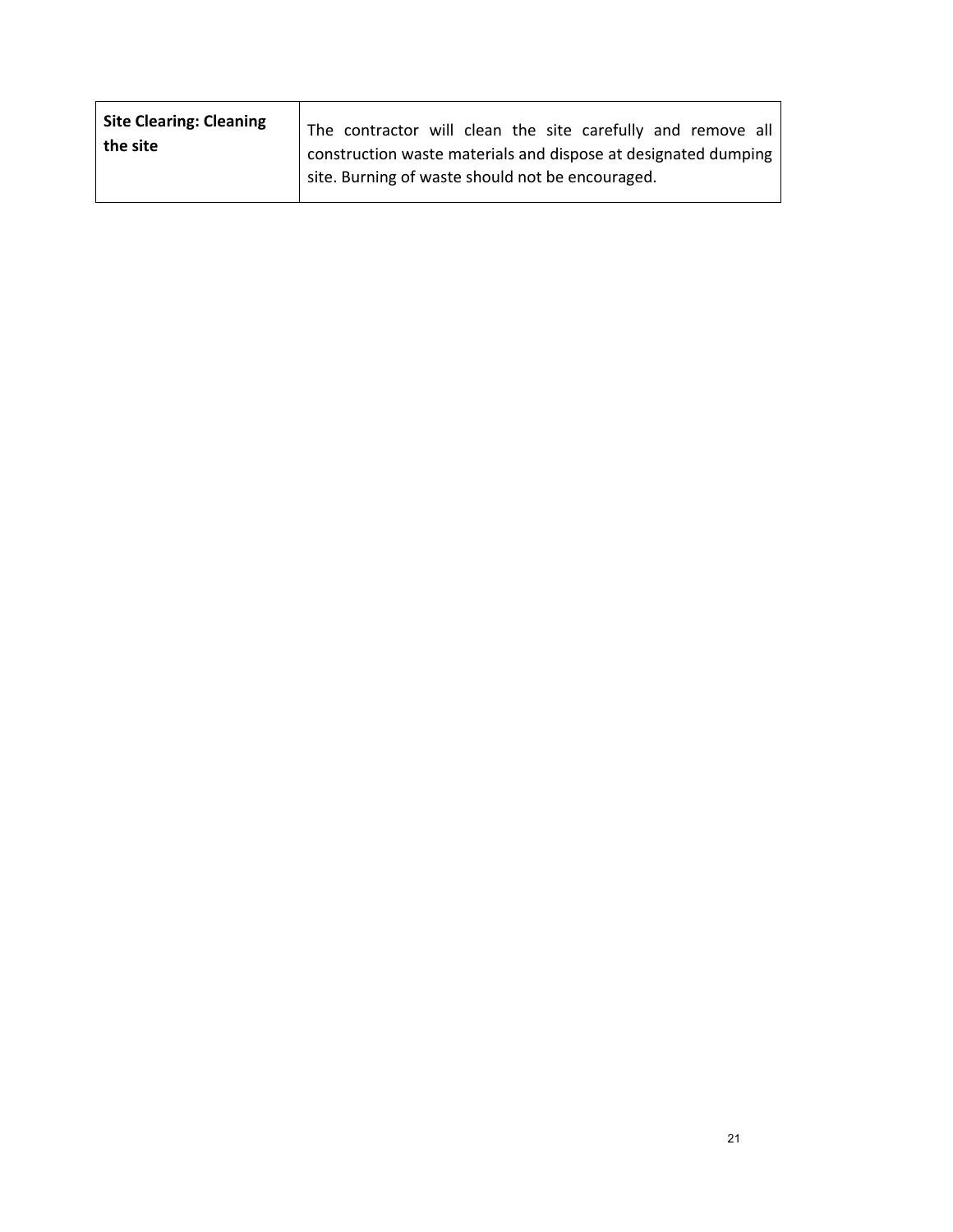#### **Minutes of Environmental and Social Safeguards Stakeholder Consultation Meeting for**

#### **Cambodia Nutrition Project**

#### **18th October 2018, WB Office Phnom Penh, at 14:00‐17:00 pm**

The Environmental and Social Safeguards Stakeholder Consultation Meeting for the Cambodia Nutrition Project (CPN) was held at the World Bank office, Phnom Penh on 18th October 2018. The meeting was led by the Department of Preventive Medicine Department (PMD), Ministry of Health (MoH), with technical support from the World Bank safeguard team. The meeting aimed to get inputs from all relevant stakeholders for the draft environmental management plan (EMP) and social safeguards for Indigenous People Framework (IPPF). A total of 43 participants attended the meeting, 5 from central MoH including Nutrition Preparation Working Group, Preventive Medicine Dept, Hospital Service Department, two MoH consultants, 18 health staff (medical doctors, midwives and nurses) from referral hospitals and health center in 6 operational districts (Mekong, Chaktomuk, Posenchey, Basac, Dongkor and Sen Sok) of the Phnom Penh Municipal Health Department, four development and NGOs (UNICEF, ADRA, CARE and HKI), 3 KfW staff, and 11 WB staff and consultants.

Consultation meeting process included:

- The meeting commenced with the welcome remark by Dr Kol Hero, Director of Preventive Medicine Department, MoH and Environmental and Social Safeguard focal person, with a focus that the Cambodia Nutrition Project is now in the pre‐ appraisal stage and a public consultation to is required to ensure that all relevant stakeholders are aware of the project activities and contributed their inputs to the draft Environmental Management Plan and the Indigenous People Planning Framework for further improvement.
- Three presentations:
	- o Overview of the Cambodia Nutrition Project, by Dr Chea Mary, Acting Manager of National Nutrition Program of National Maternal and Child Health Center
	- o Environmental Management Plan (EMP) for Cambodia Nutrition Project and IPPF, by Dr Vong Sathiarany, PMD Deputy Director.
- Plenary discussion led by Dr Kol Hero and the WB team

Questions/comments related to environmental and social safeguards received are summarized in the table below.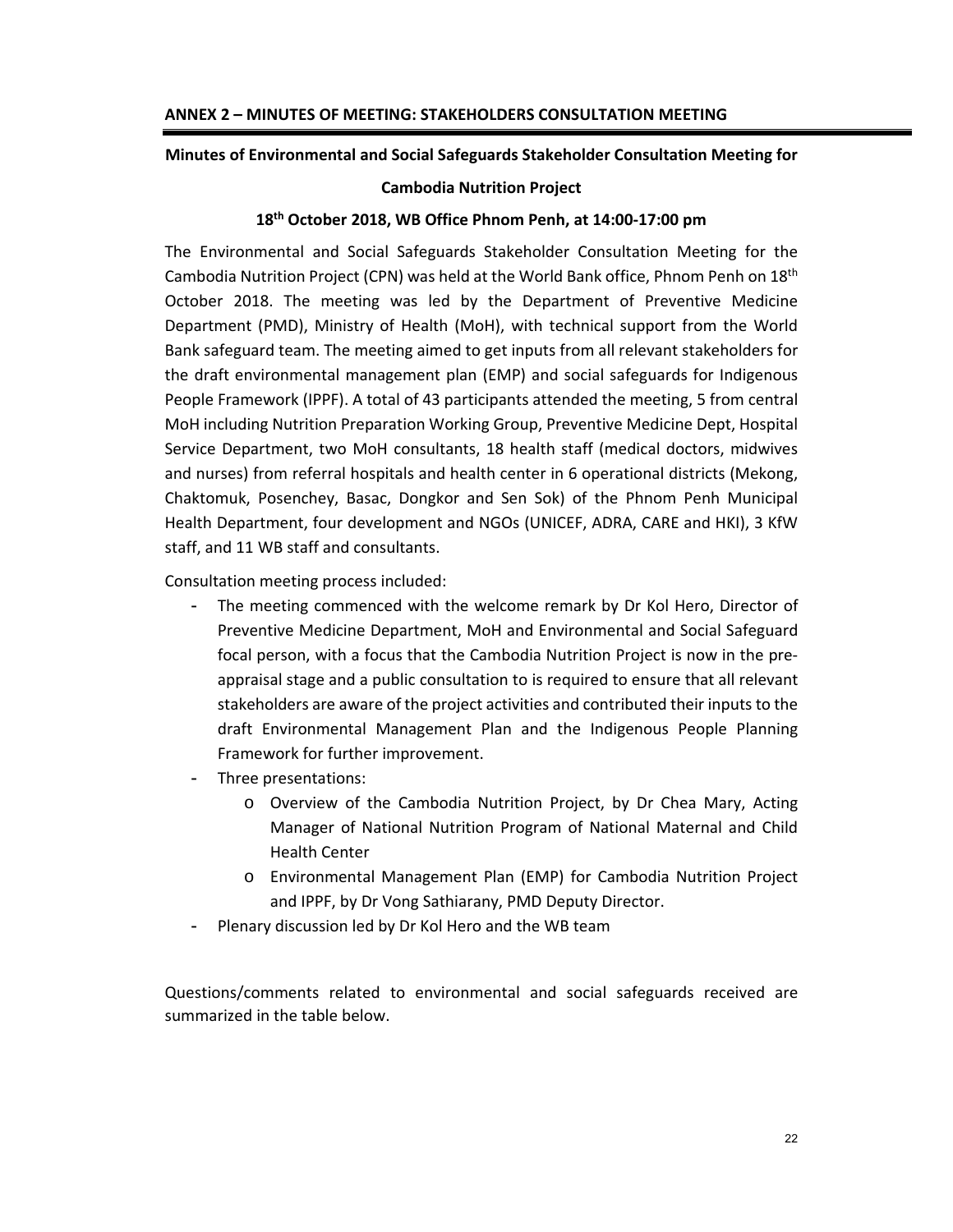| <b>COMMENTS / QUESTIONS</b>                       |                                                                                                                                                                                                                                                                                                                                                                                                        | <b>RESPONSES</b>                                                                                                                                                                                                                                                                                                                                                                                                                                                                            |
|---------------------------------------------------|--------------------------------------------------------------------------------------------------------------------------------------------------------------------------------------------------------------------------------------------------------------------------------------------------------------------------------------------------------------------------------------------------------|---------------------------------------------------------------------------------------------------------------------------------------------------------------------------------------------------------------------------------------------------------------------------------------------------------------------------------------------------------------------------------------------------------------------------------------------------------------------------------------------|
|                                                   | Health care waste management<br>from<br>hospital<br>1. Participant<br>service                                                                                                                                                                                                                                                                                                                          | All health facilities should follow the MoH<br>Guideline<br>Health<br>Care<br>Waste<br>on                                                                                                                                                                                                                                                                                                                                                                                                   |
|                                                   | department raised question about the<br>number and what types of waste bins each<br>health facility ward should be equipped.                                                                                                                                                                                                                                                                           | Management, 2012. In addition, the<br>Quality Assurance Office (QAO) of the<br>Department of Hospital Services and the<br>WB team has developed the Frequency<br>Asked Questions (FAQ) which detailed on<br>HCWM at health facilities as part of the<br>National Quality Enhancement Monitoring<br>Tool (NQEMT) under the Health Equity and<br>Quality Improvement Project (HEQIP) and<br>already distributed to all Operational<br>District and Provincial Health Department<br>assessors. |
| the HCWM requirement?                             | 2. Participant from Phnom Penh Municipal<br>referral hospital concerned over the<br>inadequate number of waste bins provided<br>by the MoH which has only two types of<br>bins either red and yellow. It was informed<br>that, currently the hospital has not yet<br>been assessed for quality improvement.<br>How can the hospital obtain all required<br>waste bins? And what is the scoring for the | It was noted that in the nutrition project,<br>concern was on the incremental amount of<br>medical wastes generated from the<br>increased use of immunization services (eg.<br>spent vaccine vials, discarded syringes and<br>needles etc), thus proper disposal of<br>wastes should strictly adhere to the<br>national guideline.                                                                                                                                                          |
|                                                   | hospital, when assessed, if it does not fulfill                                                                                                                                                                                                                                                                                                                                                        | For those health facilities that have not yet<br>been assessed for quality improvement<br>under the HEQIP, they still can use the<br>fixed-lump sum grants (FLSG) or incomes<br>from user fees to purchase these waste<br>bins.                                                                                                                                                                                                                                                             |
|                                                   |                                                                                                                                                                                                                                                                                                                                                                                                        | If the hospital is assessed with non-<br>compliance with HCWM requirement, it<br>will get zero score.                                                                                                                                                                                                                                                                                                                                                                                       |
| <b>Environmental and social safeguard section</b> |                                                                                                                                                                                                                                                                                                                                                                                                        |                                                                                                                                                                                                                                                                                                                                                                                                                                                                                             |
|                                                   | 1. CSO/NGO raised concern over the poor<br>level of knowledge, misunderstanding<br>and misbelief among the indigenous<br>people with regards to their health<br>condition. Incident recently happened                                                                                                                                                                                                  | The PMD is currently working on the IEC<br>material to raise awareness among the IP<br>with regards to access to health care with                                                                                                                                                                                                                                                                                                                                                           |